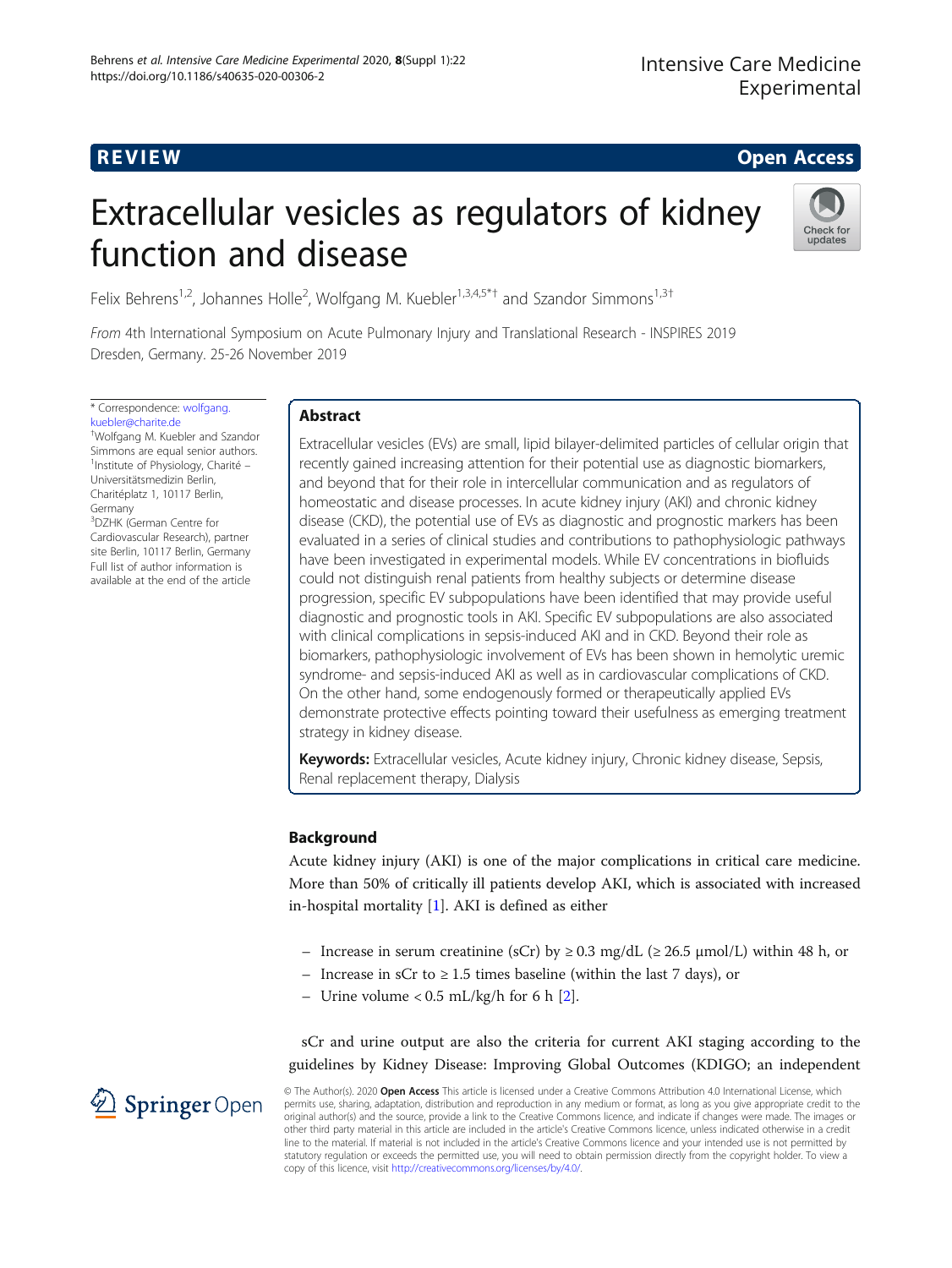<span id="page-1-0"></span>

|                                                                                                                                                                                                                                                                                                                                                     |                  | Persistent albuminuria categories<br><b>Description and range</b> |                                  |                             |                            |  |
|-----------------------------------------------------------------------------------------------------------------------------------------------------------------------------------------------------------------------------------------------------------------------------------------------------------------------------------------------------|------------------|-------------------------------------------------------------------|----------------------------------|-----------------------------|----------------------------|--|
| <b>Prognosis of CKD by GFR</b><br>and Albuminuria Categories:<br><b>KDIGO 2012</b>                                                                                                                                                                                                                                                                  |                  |                                                                   | A1                               | A2                          | A <sub>3</sub>             |  |
|                                                                                                                                                                                                                                                                                                                                                     |                  |                                                                   | Normal to<br>mildly<br>increased | Moderately<br>increased     | Severely<br>increased      |  |
|                                                                                                                                                                                                                                                                                                                                                     |                  |                                                                   | $<$ 30 mg/g<br><3 mg/mmol        | 30-300 mg/g<br>3-30 mg/mmol | $>300$ mg/g<br>>30 mg/mmol |  |
|                                                                                                                                                                                                                                                                                                                                                     | G <sub>1</sub>   | Normal or high                                                    | $\geq 90$                        |                             |                            |  |
| GFR categories (ml/min/ 1.73 m <sup>2</sup> )<br>Description and range                                                                                                                                                                                                                                                                              | G <sub>2</sub>   | Mildly decreased                                                  | 60-89                            |                             |                            |  |
|                                                                                                                                                                                                                                                                                                                                                     | G <sub>3a</sub>  | Mildly to moderately<br>decreased                                 | 45-59                            |                             |                            |  |
|                                                                                                                                                                                                                                                                                                                                                     | G <sub>3</sub> b | Moderately to<br>severely decreased                               | $30 - 44$                        |                             |                            |  |
|                                                                                                                                                                                                                                                                                                                                                     | G <sub>4</sub>   | Severely decreased                                                | $15 - 29$                        |                             |                            |  |
|                                                                                                                                                                                                                                                                                                                                                     | G <sub>5</sub>   | Kidney failure                                                    | $<$ 15                           |                             |                            |  |
| Fig. 1 Staging of CKD. Green: low risk (if no other markers of kidney disease, no CKD); yellow: moderately<br>increased risk; orange: high risk; red: very high risk. From "KDIGO 2012 Clinical Practice Guideline for the<br>Evaluation and Management of Chronic Kidney Disease" with kind permission by Kidney International<br>Supplements [12] |                  |                                                                   |                                  |                             |                            |  |

non-profit foundation established by the National Kidney Foundation) from 2012, as listed in Table [1](#page-3-0) [\[2](#page-20-0)].

Until recently, the classification of acute renal failure did not follow a uniform standard until AKI as a term was established. The definition of acute renal failure used to describe the disease by its etiology and anatomical origin, classifying it in prerenal, intrinsic renal, and postrenal kidney failure, with the intrinsic renal causes subdivided in vascular diseases, glomerulonephritis, interstitial nephritis, and ischemic or nephrotoxic tubular necrosis [[3\]](#page-20-0). In contrast, the definition of AKI only relies on sCr and urine volume as parameters of kidney function, allowing the allocation to subgroups with graded outcomes  $[4, 5]$  $[4, 5]$  $[4, 5]$ . However, as treatment or removal of the underlying condition is the first and ideal line of therapy in AKI [[6\]](#page-20-0), the present definition and classification of AKI are currently under debate for their neglect to account for the actual cause kidney injury [[7\]](#page-20-0). Most cases of AKI collectively share morphological characteristics like tubular damage [\[8\]](#page-20-0), while tubulointerstitial pathology is also common in chronic kidney disease (CKD) [\[9](#page-20-0)]. Such links between AKI and CKD are not confined to associations at the pathological level, such as subclinical AKI episodes leading to increased tubulointerstitial fibrosis [\[10](#page-20-0)], but are also frequent in the clinical context: AKI is a major risk factor for the development of CKD, and conversely, diagnosed CKD increases the incidence and aggravates the outcome of AKI [\[4](#page-20-0), [10,](#page-20-0) [11](#page-20-0)]. Hence, AKI and CKD are increasingly considered not to be separate diseases but rather closely connected syndromes [[4,](#page-20-0) [10](#page-20-0)]. Currently, CKD is defined as "abnormalities of kidney structure or function, present for  $>$  3 months, with implications for health" [\[12](#page-20-0)], diagnosed by fulfilling at least one of the following criteria for more than 3 months: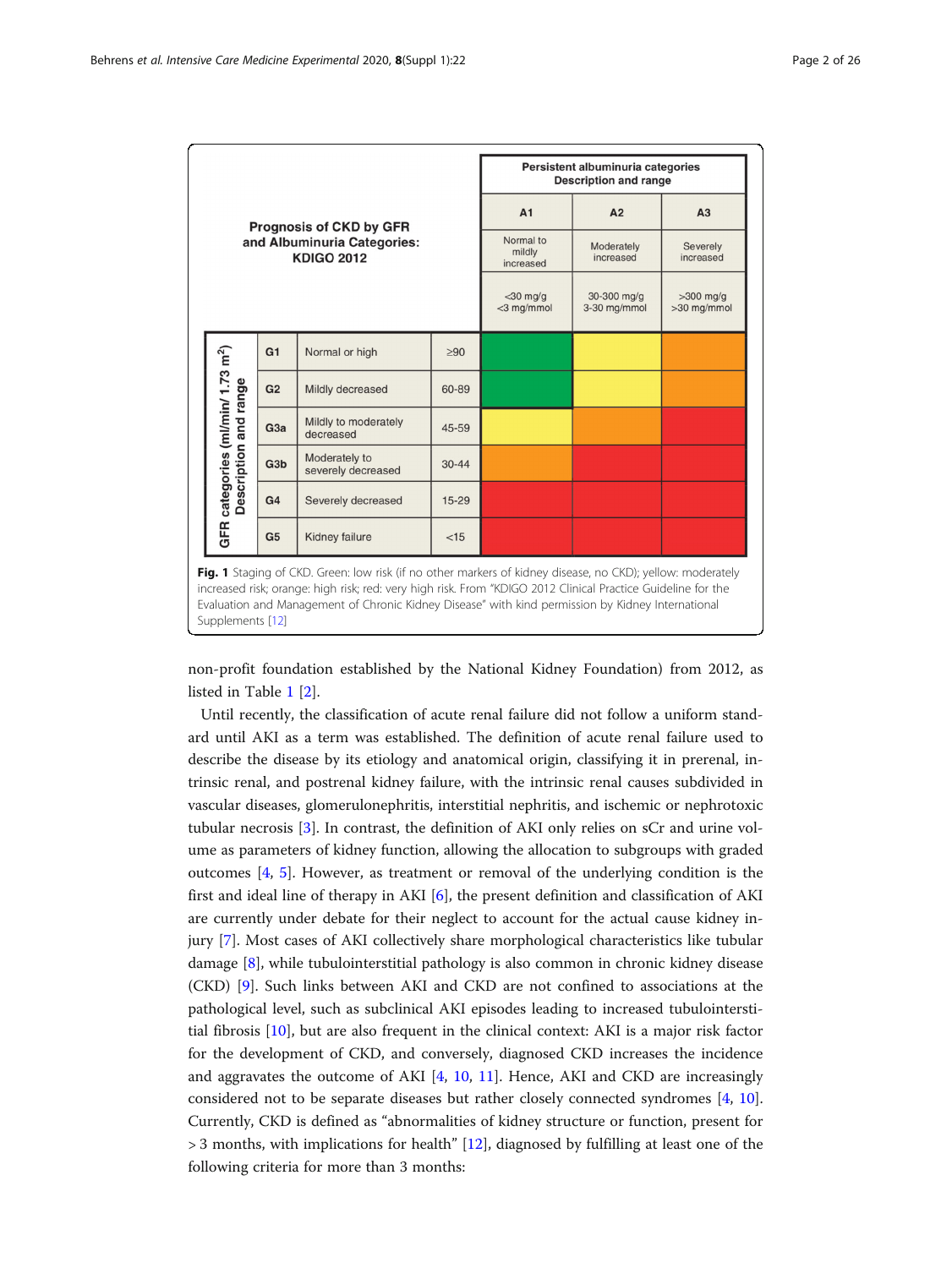<span id="page-2-0"></span>

- Glomerular filtration rate (GFR) < 60 mL/min/1.73 m<sup>2</sup>
- Albuminuria (albumin excretion rate ≥ 30 mg/24 h; albumin-to-creatinine ratio ≥ 30 mg/g  $[≥ 3 mg/mmol]$
- Urine sediment abnormalities
- Electrolyte and other abnormalities due to tubular disorders
- Abnormalities detected by histology
- Structural abnormalities detected by imaging
- History of kidney transplantation

and staged by albuminuria and GFR, as shown in Fig. [1](#page-1-0) [\[12](#page-20-0)]. The global prevalence of CKD is currently estimated at 8-16% with diabetes and hypertension as the dominant causes in all developed and many developing countries [\[13](#page-20-0)]. With a growing population affected by type 2 diabetes [\[14\]](#page-20-0), hypertension [\[15](#page-20-0)], and metabolic syndrome [[16](#page-20-0)], the prevalence of CKD is predicted to increase to even higher levels, thus awareness for CKD is increasingly required especially as systemic pharmacological interventions often need to be adjusted according to impaired kidney function. Current guidelines recommend the use of sCr or, in case of CKD, estimated GFR (eGFR) calculated on the base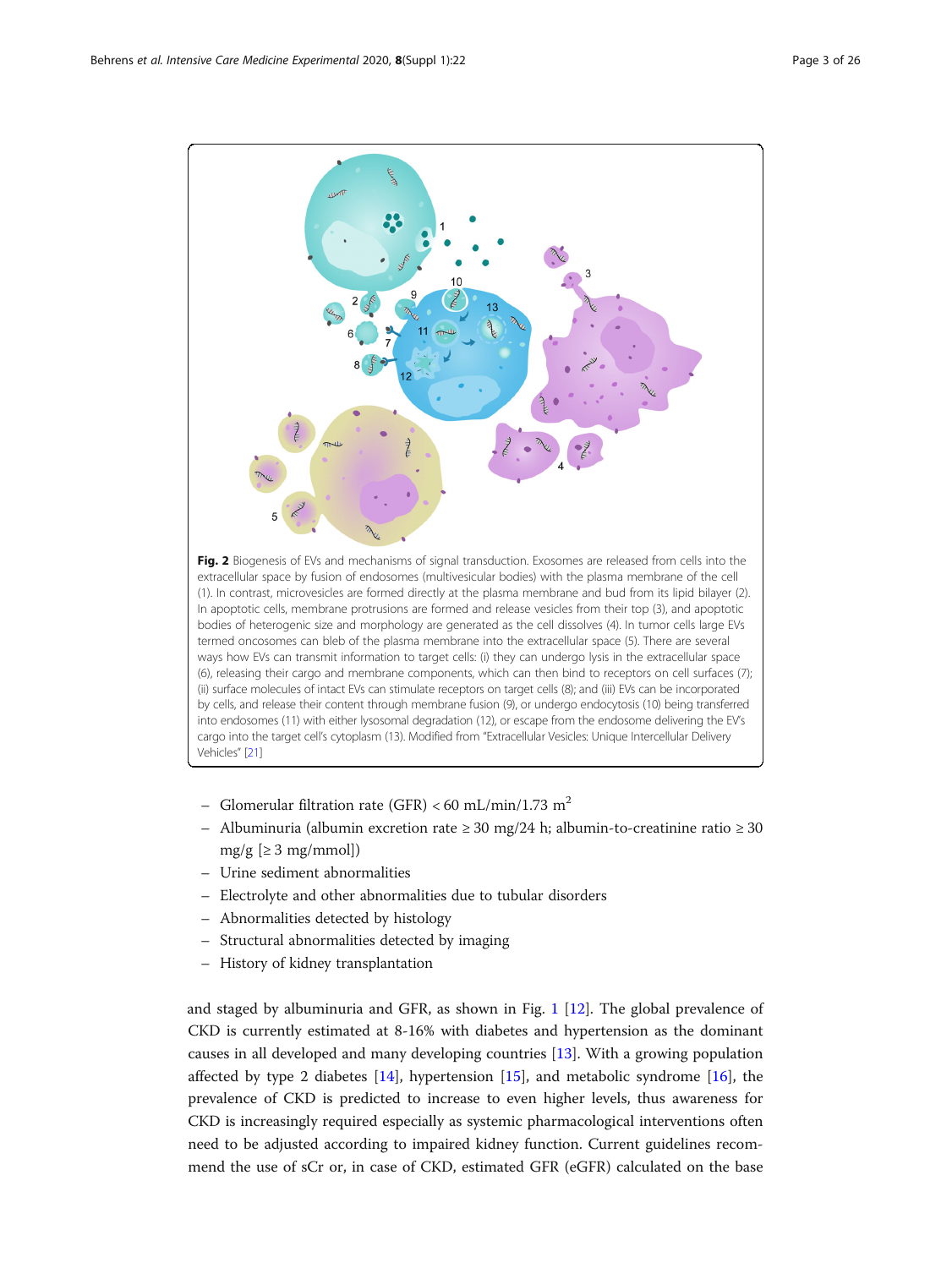<span id="page-3-0"></span>

of sCr for the diagnosis of kidney damage [[2,](#page-20-0) [12](#page-20-0)]. However, it is important to keep in mind that sCr and kidney function do not show a linear correlation and accordingly, small increases in sCr can already reflect marked functional declines in the initial phase of kidney diseases [[17\]](#page-20-0), complicating early diagnosis of AKI and especially CKD.

An improved awareness and workup for early diagnosis is not the only aspect of impaired kidney function that demands further attention. At present, our pathophysiological concepts cannot fully explain central aspects of kidney disease in detail, e.g., the molecular and cellular basis of tubulointerstitial fibrosis as characteristic feature of CKD [[18\]](#page-20-0) or how kidney disease induces the well-described molecular mechanisms leading to the development of vascular calcification as common complication of CKD [[19\]](#page-20-0). Recently, extracellular vesicles (EVs) have gained attention for their potential as

| Stage | sCr                                                                                                                                                                                                                                      | Urine output                                                                    |
|-------|------------------------------------------------------------------------------------------------------------------------------------------------------------------------------------------------------------------------------------------|---------------------------------------------------------------------------------|
|       | • 1.5-1.9 times baseline, or<br>$\bullet$ 20.3 mg/dL (226.5 mmol/L) increase                                                                                                                                                             | < 0.5 mL/kg/h for 6-12 h                                                        |
|       | 2.0-2.9 times baseline                                                                                                                                                                                                                   | $<$ 0.5 mL/kg/h for $\geq$ 12 h                                                 |
|       | $\bullet$ 2 3.0 times baseline, or<br>• increase to $\geq$ 4.0 mg/dL ( $\geq$ 353.6 mmol/L), or<br>· initiation of renal replacement therapy, or<br>· in patients < 18 years, decrease in eGFR to<br>< 35 mL/min per 1.73 m <sup>2</sup> | $\bullet$ < 0.3 mL/kg/h for $\geq$ 24 h, or<br>$\bullet$ anuria for $\geq$ 12 h |

Table 1 Staging of AKI [\[2\]](#page-20-0)

eGFR estimated glomerular filtration rate. Modified from "KDIGO Clinical Practice Guideline for Acute Kidney Injury"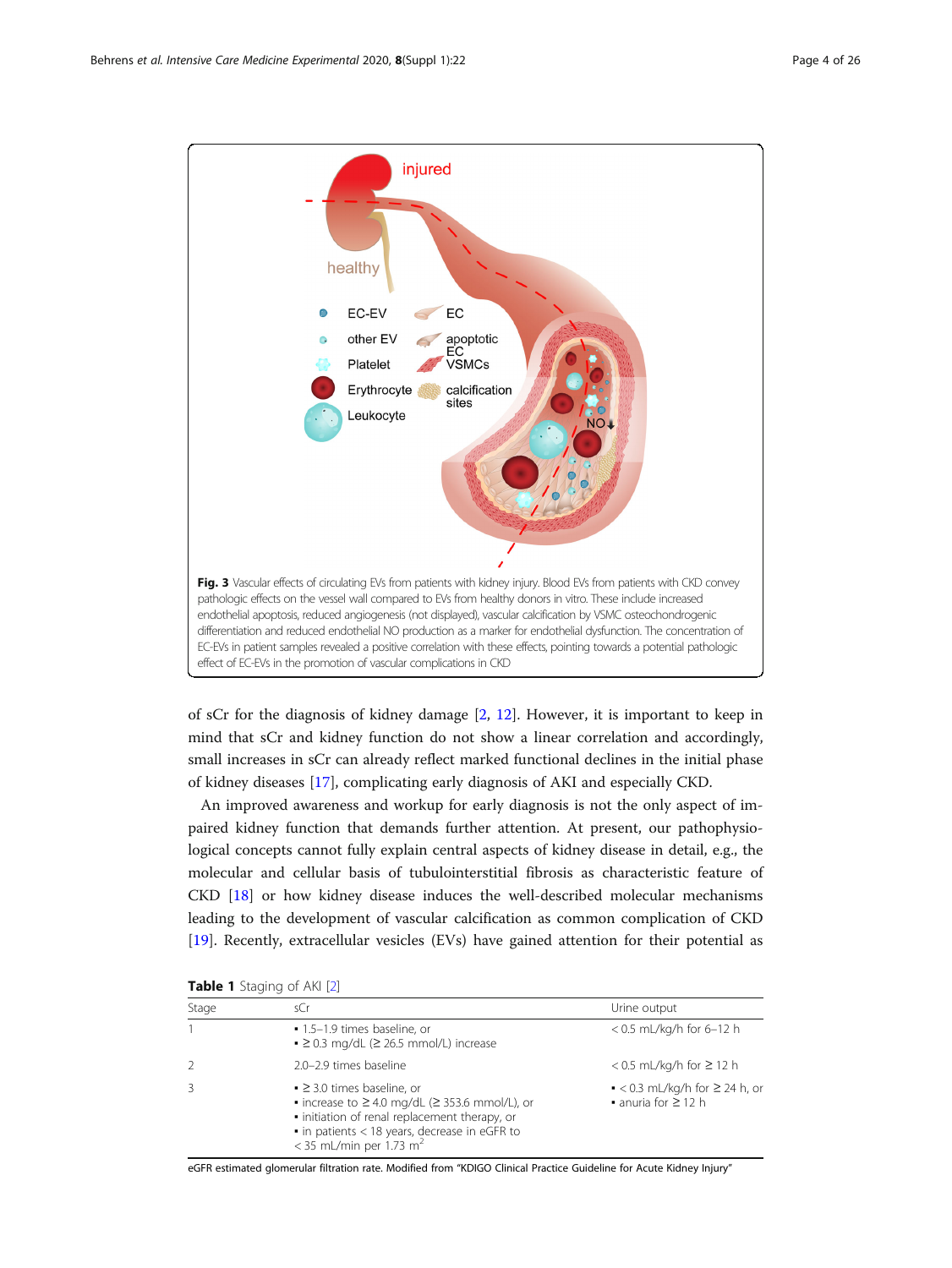| Compartment EV | population                                                                                      | Parent cell                                                                                        | FV surface markers                                                                                                                        |
|----------------|-------------------------------------------------------------------------------------------------|----------------------------------------------------------------------------------------------------|-------------------------------------------------------------------------------------------------------------------------------------------|
| Blood          | $FC$ -FVs                                                                                       | Endothelial cells                                                                                  | CD31, CD34, CD62E, CD105, CD106, CD142, CD144, CD146                                                                                      |
|                | leu-EVs<br>$-B$ -EVs<br>• Mo-EVs<br>$-$ PMN-<br><b>FVs</b><br>$-$ N $\varphi$ -EVs<br>$-T$ -EVs | Leukocytes<br>• B lymphocytes<br>· monocytes<br>· granulocytes<br>- neutrophils<br>• T lymphocytes | CD11a, CD18, CD45<br>• CD19, CD20<br>• CD14, CD16, CD33, CD64, CD142<br>$\bullet$ CD11b, CD15<br>- CD16, CD66b<br>$\bullet$ CD3, CD4, CD8 |
|                | plt-EVs                                                                                         | Platelets                                                                                          | CD31, CD41a, CD42a, CD42b, CD61, CD62P                                                                                                    |
|                | RBC-EVs                                                                                         | Erythrocytes                                                                                       | CD35, CD235a, CD235b                                                                                                                      |
| Urine          | Pod-EVs                                                                                         | Podocytes                                                                                          | KIRREL (NEPH1), Nephrin, Podocalyxin, Podocin (NEPH2)                                                                                     |
|                | TEC-EVs                                                                                         | Tubular epithelial cells                                                                           | Aquaporin 1 (AQP1), CD10, CD13, Uromodulin (Tamm<br>Horsfall Glykoprotein)                                                                |
|                | CDEC-EVs                                                                                        | Collecting duct<br>epithelial cells                                                                | Aguaporin 2 (AQP2)                                                                                                                        |

<span id="page-4-0"></span>Table 2 Cellular lineages and characteristic surface markers of frequent circulating and urinary EVs

diagnostic markers, as mediators of intercellular communication and dissemination of homeostatic and disease signals, and as modulators of target cell transcriptomics, proteomics, lipidomics, and function in healthy and disease processes [[20,](#page-20-0) [21](#page-21-0)]. In this review, we will highlight the emerging potential of EVs as diagnostic biomarkers, contributors to pathophysiological mechanisms of disease progression, and as therapeutic targets in kidney disease.

Table 3 Changes in EV characteristics upon different forms of kidney disease

|            | Condition EV populations and cargo <sup>a</sup>                                                                                                                                                                                                                                                                                                                                                                                                                      | Function <sup>b</sup>                                                                                                                                                                                                                                                                                                                                                                                                                       |
|------------|----------------------------------------------------------------------------------------------------------------------------------------------------------------------------------------------------------------------------------------------------------------------------------------------------------------------------------------------------------------------------------------------------------------------------------------------------------------------|---------------------------------------------------------------------------------------------------------------------------------------------------------------------------------------------------------------------------------------------------------------------------------------------------------------------------------------------------------------------------------------------------------------------------------------------|
| AKI        | EC-EVs $\uparrow$ , plt-EVs $\uparrow$ [35]<br>uEVs: AQP1 J, fetuin-A 1, ATF3 1 [36-38]                                                                                                                                                                                                                                                                                                                                                                              |                                                                                                                                                                                                                                                                                                                                                                                                                                             |
| • Sepsis   | $\bullet$ leu-EVs $\uparrow$ (B-EVs, Mo-EVs, PMN-EVs, T-EVs) [42–<br>48<br>protein: A2MG ↑, β2-integrin ↑, EPCR ↑, PD-L2<br>↑, PS ↑, TF ↑, thrombomodulin ↑ [46, 47, 52, 53,<br>55, 57, 62]<br>miRNA: miR-21-5p L, miR-193a-5p L [64]<br>mRNA: MPO 1, FOXM1 1, SELS 1, GLRX2 1,<br>PRDX3 ↑, SOD2 ↑ [65]<br>Sepsis-AKI: PS <sup>+</sup> EVs 1, PS <sup>+</sup> plt-EVs 1, PS <sup>+</sup> /CD13 <sup>+</sup><br>EVs $\uparrow$ , $\upbeta$ 2-integrin $\uparrow$ [57] | • leu-EVs: bacterial growth [[43]<br>A2MG <sup>+</sup> PMN-EVs: bacterial load L, hypothermia L,<br>leukocyte count J (peritoneal exudate, lung tis-<br>sue), mortality $\lfloor 63 \rfloor$<br>thrombin $\uparrow$ , factor X $\uparrow$ [42, 47]<br>heart, lung: eNOS 1, SOD 1, iNOS 1, COX-2 1, NF-<br>KB 1 [66]<br>liver: eNOS 1, SOD2 1, COX-2 1, I-kBa phosphoryl-<br>ation $\lfloor 66 \rfloor$                                      |
| $-HUS$     | • leu-EVs $\uparrow$ , plt-EVs $\uparrow$ , RBC-EVs $\uparrow$ , C3 <sup>+</sup> and C9 <sup>+</sup><br>EVs (plt, Mo, N $\varphi$ ) $\uparrow$ [70-72]<br>protein: C3 1, C9 1, TF 1 [72, 75]                                                                                                                                                                                                                                                                         | • plt-EVs, Mo-EVs, No-EVs, RBC-EVs: Stx transport<br>and uptake into renal ECs, podocytes, tubular epi-<br>thelium [77]                                                                                                                                                                                                                                                                                                                     |
| <b>CKD</b> | EC-EVs ↑, PS <sup>+</sup> (EC-) EVs ↑ [81, 82, 84-91]<br>protein: GRP Į, fetuin-A Į [97]<br>miRNA: miR-223 1 [81]<br>uEVs: CD2-associated protein mRNA 1 [98]                                                                                                                                                                                                                                                                                                        | thrombin ↑, osteocalcin ↑ (VSMCs, EPCs,<br>fibroblasts), VSMC osteochondrogenic<br>differentiation and inflammation $\uparrow$ , VSMC<br>calcification $\uparrow$ , angiogenesis $\downarrow$ , EC apoptosis $\uparrow$ ,<br>endothelium-dependent relaxation L, endothelial<br>cGMP and NO 1 [81, 82, 87, 91, 97]<br>miR-223 <sup>+</sup> EVs: VSMC calcification $\uparrow$ , angiogenesis<br>$\downarrow$ , EC apoptosis $\uparrow$ [81] |

ATF3 activating transcription factor 3, EPCR endothelial protein C receptor, FOXM1 forkhead box protein M1, GLRX2 glutaredoxin 2, GRP gla-rich protein, MPO myeloperoxidase, PRDX3 peroxiredoxin 3, SELS selenoprotein S, VSMC vascular smooth muscle cell

<sup>&</sup>lt;sup>a</sup>lf not declared differently, EVs were purified from patients' blood<br><sup>b</sup>Note that EV functions are commonly qualitated in bulk proparat

<sup>&</sup>lt;sup>b</sup>Note that EV functions are commonly evaluated in bulk preparations and not in the specifically altered subpopulations. If specific subpopulations are given, those EVs were produced in vitro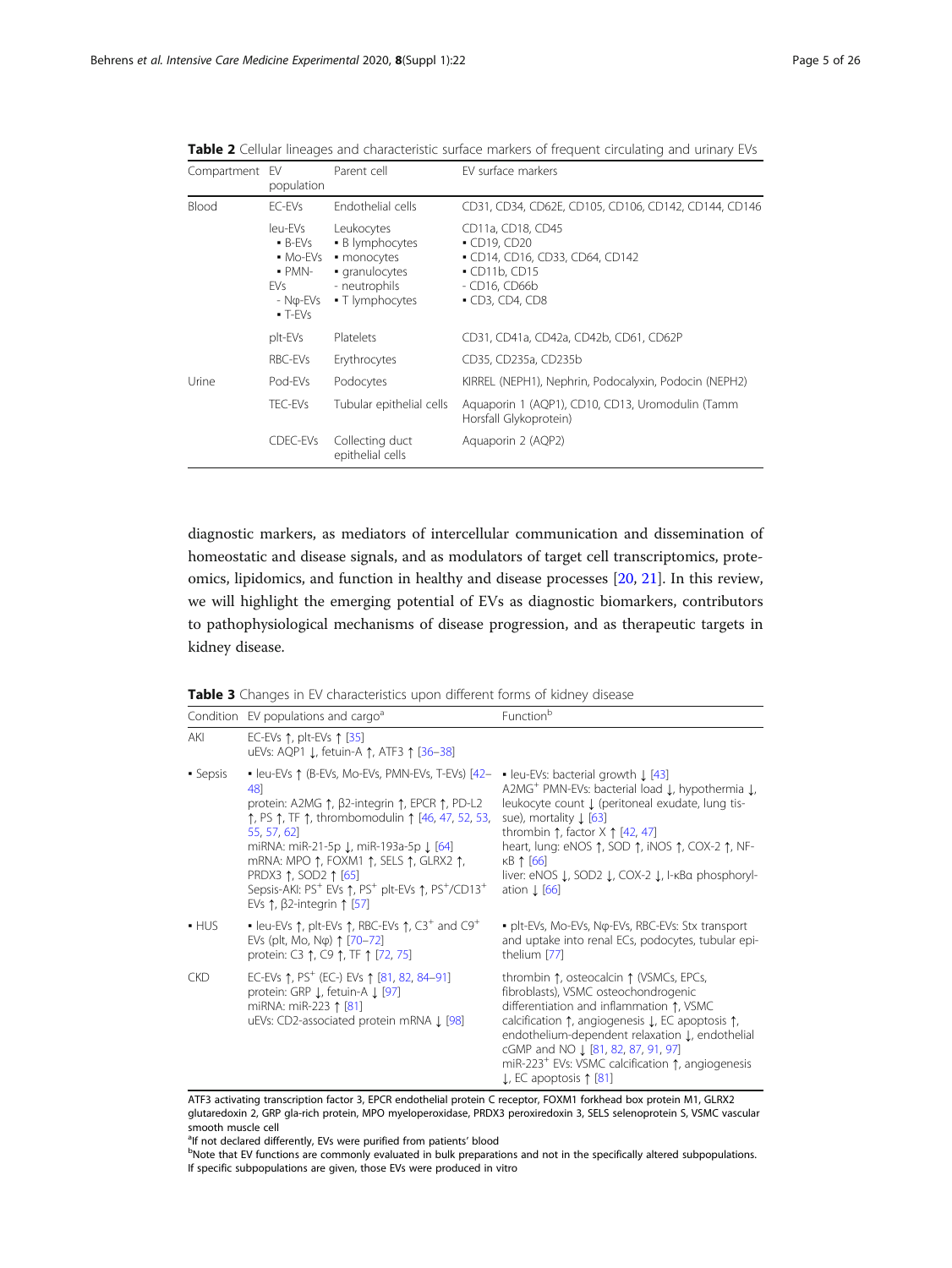|            | Condition EV populations and cargo <sup>a</sup>                                                                                                                                                              | Function <sup>b</sup>                                                                                                 |
|------------|--------------------------------------------------------------------------------------------------------------------------------------------------------------------------------------------------------------|-----------------------------------------------------------------------------------------------------------------------|
| <b>CWH</b> | Ultrafiltrate: no EVs [109]<br>pre- vs. post-filter: total EVs $\rightarrow$ , CD31 <sup>+</sup> /CD41 <sup>-</sup><br>EVs $\uparrow$ (sepsis-AKI) [109]                                                     |                                                                                                                       |
| HD.        | Ultrafiltrate/dialysate: only traces of miRNA<br>(hence no EVs) [110]<br>pre- vs. post-HD: total plasma miRNA $\rightarrow$ [110]<br>low flux: EC-EVs and Mo-EVs 1 after HD com-<br>pared to high flux [116] | miR-223 <sup>+</sup> EVs: VSMC calcification $\uparrow$ , angiogenesis $\downarrow$ ,<br>EC apoptosis $\uparrow$ [81] |
| <b>HDF</b> | EC-EVs J, compared to HD [81, 90, 117]<br>miR-223 L compared to HD [81]                                                                                                                                      | VSMC calcification $\downarrow$ , angiogenesis $\uparrow$ , EC apoptosis<br>1 compared to HD [81]                     |
| PD.        | PD effluent: mesothelial EVs detected [119,<br>120]                                                                                                                                                          |                                                                                                                       |

<span id="page-5-0"></span>Table 4 Influence of RRT on EV properties in CKD.

<sup>a</sup>lf not declared differently, EVs were purified from patients' blood<br><sup>b</sup>Note that EV functions are commonly evaluated in bulk preparat

<sup>b</sup>Note that EV functions are commonly evaluated in bulk preparations and not in the specifically altered subpopulations

# Biogenesis, characterization, and distribution of extracellular vesicles

EVs are lipid bilayer-delimited particles of cellular origin, which in contrast to cells are unable to replicate [[22\]](#page-21-0). They can be classified by their biogenesis in exosomes, microvesicles (ectosomes, microparticles), and larger EVs (apoptotic bodies, oncosomes), as shown in Fig. [2.](#page-2-0) The smallest class of EVs are exosomes, commonly considered to be below 150 nm, which are formed within endosomes (multivesicular bodies), and which are released into the extracellular space by fusion of the endosome with the plasma membrane. In contrast, microvesicles with sizes ranging from 100 to 1000 nm [[23\]](#page-21-0) are formed upon plasma membrane budding, using the lipid bilayer of its cell of origin and, therefore, sharing (part of) its characteristic membrane proteins [\[21,](#page-21-0) [24\]](#page-21-0). In cancer cells, even larger EVs, termed oncosomes, have been described, which are formed by membrane blebbing, ranging from 1 to 10 μm in size. Apoptotic bodies are heterogenous in their size and can reach similar dimension as oncosomes, but are in general formed by dying cells [[21\]](#page-21-0). As especially exosomes and smaller microvesicles reveal a considerable overlap in size [[25\]](#page-21-0), recent guidelines recommend to rather use the terms small and large EVs in samples of unclear composition [[21\]](#page-21-0). EVs have been detected in virtually all biofluids, including blood, urine, cerebrospinal fluid, and bronchoalveolar lavage fluid [[20\]](#page-20-0). Importantly, EVs are not—as initially believed—mere "cellular dust" but actively transport specific proteins, lipids, RNAs, most relevantly mRNAs, miRNAs and small interfering RNAs [\[26](#page-21-0)], cell organelles, and in apoptotic bodies also higher levels of genomic DNA [\[27](#page-21-0)]. As such, EVs act as important intercellular shuttles of information, which can be transmitted to target cells in several ways (displayed in Fig. 2): (i) by extracellular lysis of the vesicle and release of its contents, which may then act as ligands to stimulate receptors on the target cell; (ii) by binding of EV surface molecules to receptors on the target cell; or (iii) by cellular uptake of the vesicle by either membrane fusion, releasing the EV's cargo into the cytoplasm, or endocytosis and subsequent lysosomal degradation of or escape from the endosome in order to deliver the cargo to the cytoplasm of the target cell [[21](#page-21-0)]. The small size and physicochemical heterogeneity of EVs necessitates specialized analytical methods for adequate EV detection, quantification, characterization of membrane composition, and lineage tracing [[22](#page-21-0)]. Flow cytometry is one of the most commonly used methods for EV detection that allows simultaneous lineage tracing by staining with specific antibodies for selected surface molecules [\[28](#page-21-0)], which led to the identification of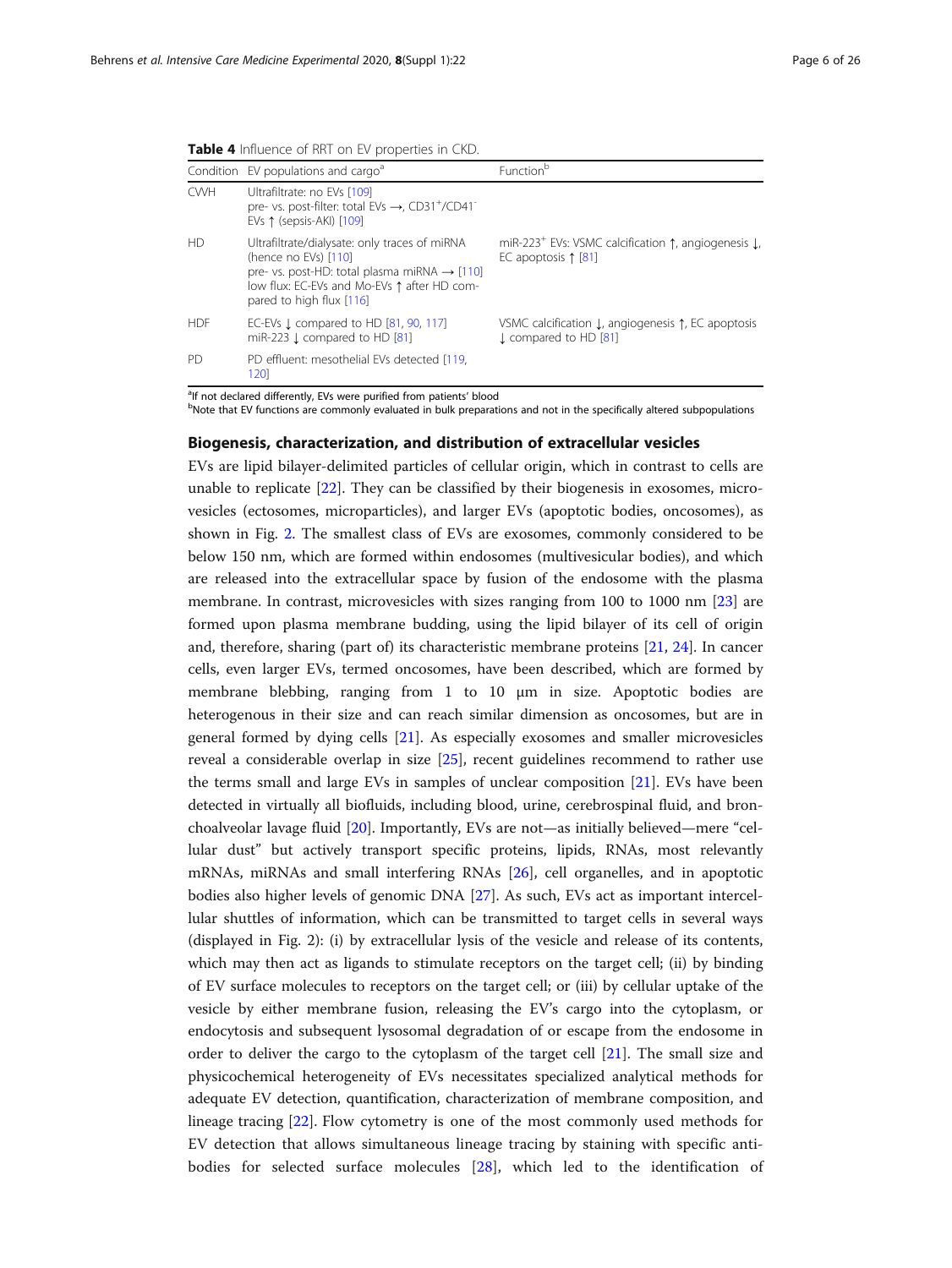frequent populations of EVs in the blood, with respective lineage-specific surface markers (Table [2\)](#page-4-0).

Although flow cytometry allows detailed phenotyping and quantification of frequencies of specific EVs in biofluids, flow cytometric analysis has disadvantages in exact quantification of EV size and concentration in these fluids. Therefore, nanoparticle tracking analysis that relies on Brownian molecular motion for the quantification of particles remains the preferred method for accurate and detailed enumeration of size distribution and concentration of EVs in the respective biofluids [[22](#page-21-0)]. Finally, in order to confirm the membrane-delimited character of the particles detected by flow cytometry or nanoparticle tracking analysis and to clearly differentiate them from nonvesicular aggregates or complexes, electron microscopy is indispensable [\[29](#page-21-0)]. Since there is no single method allowing for enumeration, characterization, and lineage tracing of EVs at the same time, current consensus initiatives aim to standardize the study of EVs [[22](#page-21-0)]. The present use of different analytical approaches for EVs frequently restricts direct comparison between different studies.

In kidney disease, EVs from blood and urine appear as potential biomarkers or modulators of disease processes. Notably, the cellular origin of urinary EVs (uEVs) is very different from plasma EVs [\[30\]](#page-21-0), which usually have diverse cellular descent (Table 2), e.g., from endothelial or circulating blood cells [\[31](#page-21-0)], or are derived from cellular lineages of perfused organs and their parenchyma, e.g. the liver [\[32](#page-21-0)]. Under physiological conditions, these circulating EVs cannot pass through the glomerular membrane and are confined to the plasma space [[33](#page-21-0)]. In contrast, uEVs typically derive by more than 99% from cells in the urinary tract, mostly podocytes, tubular cells, and the epithelium of the collecting duct (Table 2)  $[34]$ . As such, uEVs represent an independent functional and diagnostic tool relative to EVs from other compartments [\[30\]](#page-21-0). Apart from the assessment of the biomarker suitability in kidney disease, EVs were described in different biofluids in renal replacement therapy (RRT), e.g., peritoneal dialysis (PD) effluent, which pronounces the manifold opportunities EVs imply also in clinical monitoring of treatment regimes.

# Extracellular vesicles in acute kidney injury

Pathophysiological alterations associated with AKI are expected to start before the disease is detectable by increased sCr or reduced urine excretion. Therefore, early identification of patients at high risk for AKI is of central importance to warrant effective intervention strategies. In addition, the identification of new biomarkers may promote our understanding of the molecular basis of the disease or even guide the way to new therapeutic strategies. Hence, a growing body of work is focusing on reliable risk predictors, which recently included an increasing interest on EVs as diagnostic tool for AKI. Here, we highlight first the implications of EVs in AKI, and afterwards focus on sepsis and hemolytic-uremic syndrome (HUS) as two important causes of AKI, in which the function of EVs were extensively studied (as summarized in Table [3](#page-4-0)).

In order to address the potential utility of EVs as predictive markers, it is critical to do so in prospective rather than cross-sectional or retrospective studies and to compare EV characteristics between patients who develop AKI and subjects who do not. To our knowledge, this criterion has only been fulfilled in a single pilot study by Sullo et al. [[35\]](#page-21-0), in which children undergoing cardiac surgery with cardiopulmonary bypass were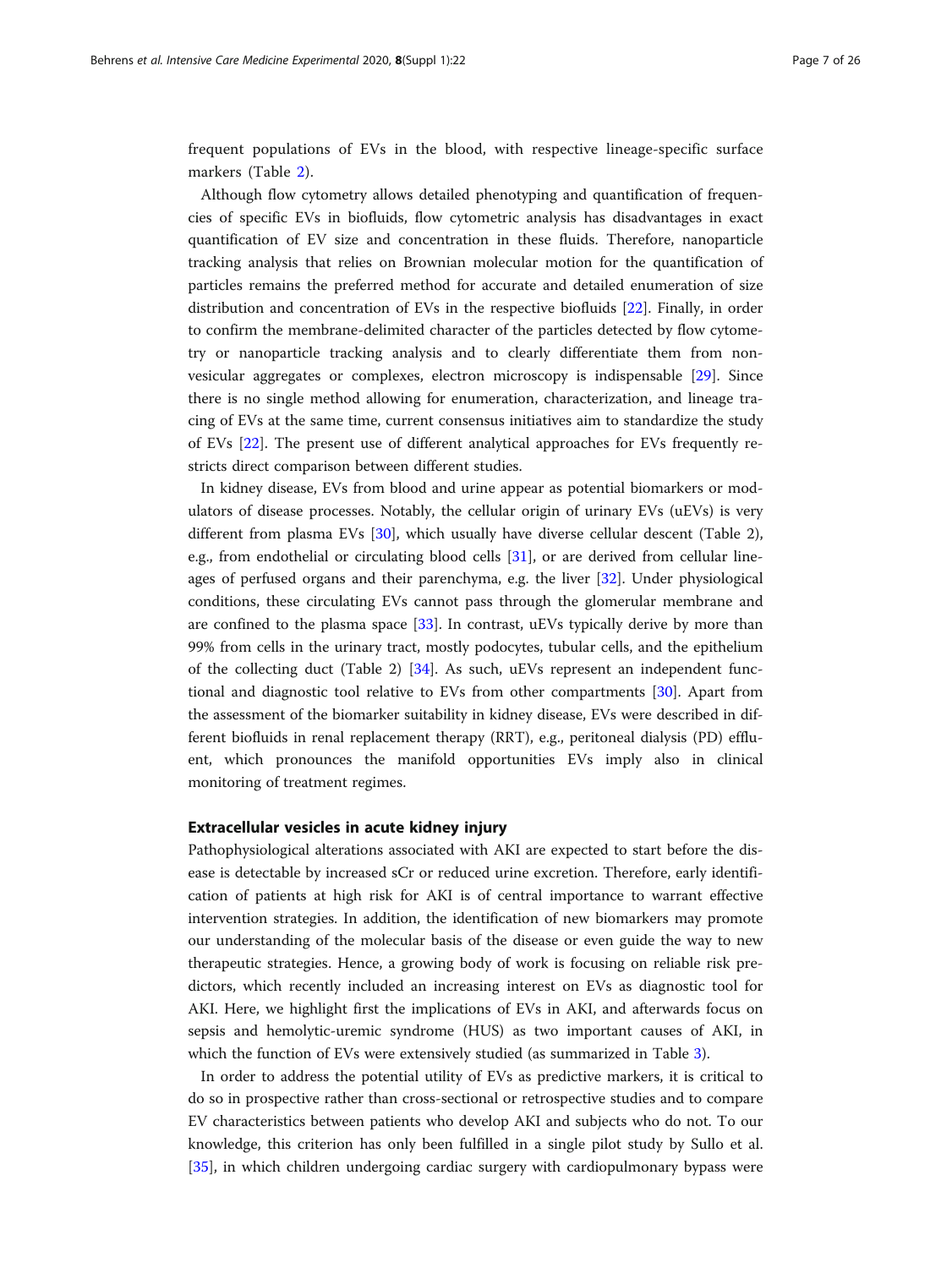assessed. Here, no significant differences in concentration and size distribution of plasma EVs were detected between patients who developed AKI within the first week after surgery as compared to those without AKI, although fractions of platelet (plt) and endothelial cell (EC)-derived EVs were increased in AKI patients [[35\]](#page-21-0).

Other groups analyzed uEVs to distinguish patients with high AKI risk from those with lower complication probability. Insights provided by preclinical animal studies and small patient cohorts suggest the usefulness of aquaporin-1, fetuin-A, and activating transcription factor 3 concentrations in urinary exosomes as predictive biomarkers for AKI [\[36](#page-21-0)–[38\]](#page-22-0). In animal models, that induced renal failure by either ischemia/reperfusion injury (IRI) or cisplatin treatment, urinary exosomal aquaporin-1 was already decreased to about half of the baseline level within in the first 6 h after injury [\[36](#page-21-0)], while first fetuin-A increases were detectable after 24 h [\[37\]](#page-22-0). Activating transcription factor 3 increased in the first 2 h after ischemia and reperfusion, while first increases were detectable 24 h after cisplatin treatment without reaching equally high levels as in IRI [[38\]](#page-22-0). These results indicate the potential expediency of urinary exosomal activating transcription factor 3 and especially aquaporin-1 as very early predictors for AKI in routine clinical practice. Aquaporin-1 was not only found to be decreased in uEVs in AKI, but—in line with uEVs' derivation from the renal parenchyma—was also downregulated in the total kidney in IRI, suggesting its potential pathomechanistic involvement [[36\]](#page-21-0). None of these markers have so far been tested prospectively in humans, but crosssectional pilot studies demonstrate promising potential for the use of uEVs in the early diagnosis of AKI. Specifically, urinary exosomal fetuin-A was shown to be elevated in a few AKI patients as compared to healthy donors [[37\]](#page-22-0). Interestingly, exosomal activating transcription factor 3 was already detected at timepoints when sCr increases were still subtle and may thus present a particularly early biomarker of AKI [\[38\]](#page-22-0).

# Extracellular vesicles in sepsis

Sepsis is a life-threatening condition characterized by a dysregulated response to infection causing not only organ dysfunction but also high morbidity and mortality (17%) [\[39](#page-22-0), [40](#page-22-0)]. Sepsis is the most frequent cause of AKI in critically ill patients, accounting for about half of AKI cases in intensive care unit patients [[41\]](#page-22-0). In the strive for the development of new diagnostic and therapeutic tools, EVs have recently emerged as mediators that can directly induce and/or accelerate sepsis. In line with a dysregulated inflammatory status in sepsis, several studies detected elevated concentrations of EVs of leukocyte origin (leu-EVs) in the blood of septic patients as compared to healthy donors [\[42](#page-22-0)–[48](#page-22-0)], including (i) EVs derived from granulocytes (PMNs)  $[42, 43, 45-47]$  $[42, 43, 45-47]$  $[42, 43, 45-47]$  $[42, 43, 45-47]$  $[42, 43, 45-47]$  $[42, 43, 45-47]$  $[42, 43, 45-47]$  $[42, 43, 45-47]$  $[42, 43, 45-47]$ ; (ii) monocyte (Mo)-derived EVs  $[45-48]$  $[45-48]$ ; (iii) T-lymphocyte-derived EVs [[46,](#page-22-0) [47](#page-22-0)]; and (iv) EVs derived from B cells [[47\]](#page-22-0). As sepsis is frequently associated with endothelial dysfunction [\[49](#page-22-0)] and a prothrombotic state [[50\]](#page-22-0), a growing body of work has also screened for EC- and plt-EVs and found blood EC-EV levels to be increased in septic patients [\[46](#page-22-0), [47,](#page-22-0) [51](#page-22-0)–[53](#page-22-0)], although this change was not evident in all studies [\[54](#page-22-0)]. In addition, increased levels of plt-EVs have been reported [\[42](#page-22-0), [47,](#page-22-0) [55](#page-22-0)–[57\]](#page-22-0), yet again not consistently [\[46](#page-22-0), [51](#page-22-0)]. No matter whether these incongruencies are attributable to heterogeneities in the underlying cause of sepsis [[58,](#page-22-0) [59](#page-22-0)], the host response, or the time course and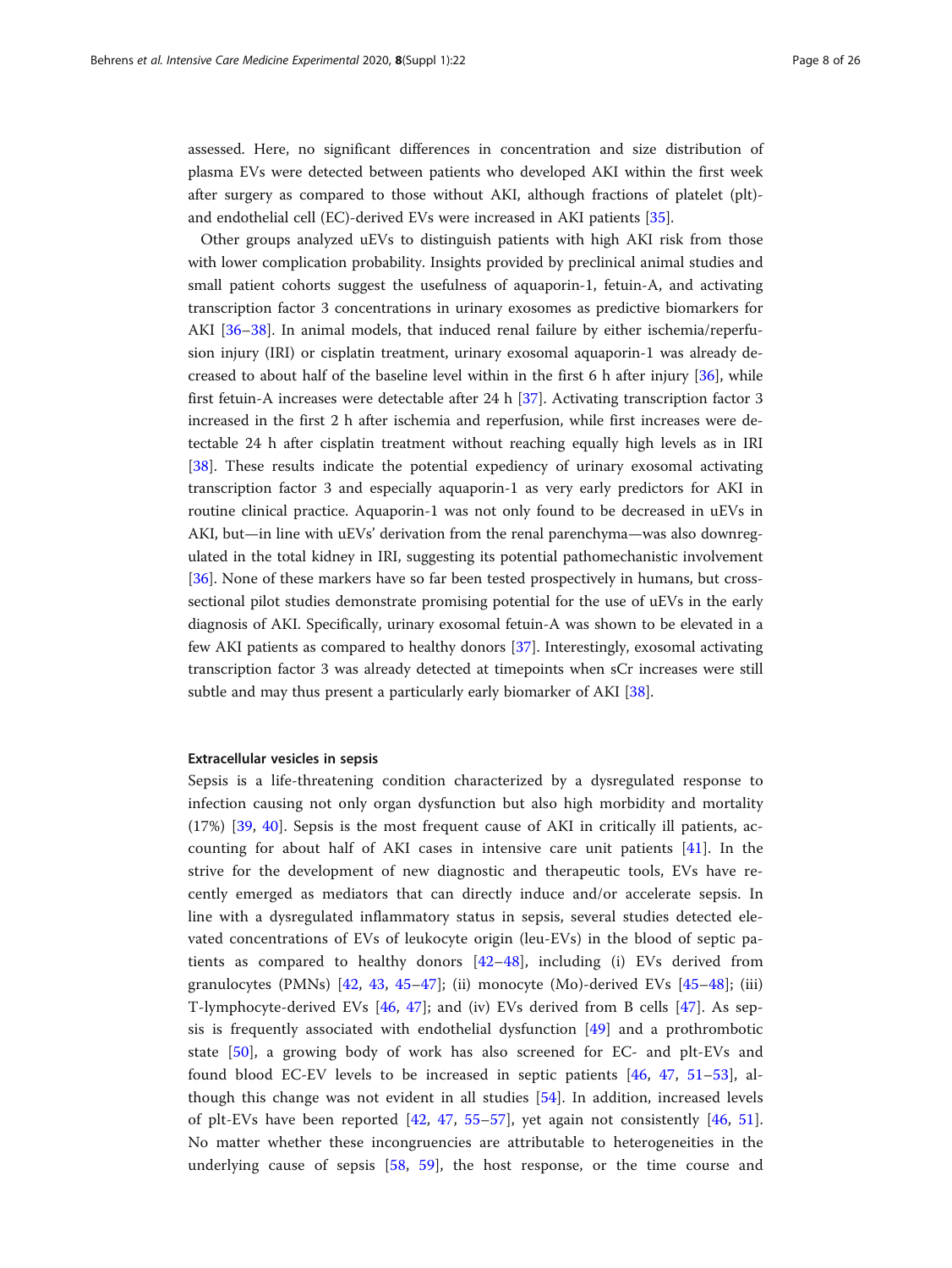severity of the disease, they question the current usability of EV-subpopulations as diagnostic and likely, also prognostic marker for the disease. Whether improved patient stratification, e.g., according to pathogens and primary route of infection, may potentially increase the usefulness of EVs as reliable indicators of sepsis remains to be shown. In this respect, a potential effect of the underlying infection and/or the pharmacological therapy of sepsis should be taken into consideration as additional potential modulator of EV titers in biofluids. In accordance with this notion, the antibiotic sulfisoxazole has been shown to inhibit the release of EVs by binding to endothelin receptor A [[60\]](#page-22-0). Hence, it is worth to consider that pharmacological interventions may significantly reduce the diagnostic value of EVs; an aspect that should be taken into account for future study designs. Yet, even if ECand plt-EVs do not appear to present valid diagnostic markers to detect patients at risk for sepsis, several associations with clinical outcome are noteworthy and may hint to their prognostic relevance as well as to underlying pathomechanisms. For instance, plt-EV concentrations were elevated in septic patients that would die within the next 48 h compared to those who would survive this period [[52\]](#page-22-0). In another study, EC-EV levels correlated positively with development of disseminated intravascular coagulation [\[61](#page-22-0)], supporting results that link procoagulant molecules to EVs in sepsis patients, including phosphatidylserine (PS) [[46](#page-22-0), [47](#page-22-0), [55,](#page-22-0) [57\]](#page-22-0) and tissue factor [[47,](#page-22-0) [53](#page-22-0)]. When comparing EVs from patients with sepsis and renal failure with EVs from septic patients without renal failure, Tokes-Fuzesi et al. identified increased total PS<sup>+</sup> EVs, PS<sup>+</sup> plt-EVs, and PS<sup>+</sup>/CD13<sup>+</sup> myeloid EVs on the day of admission in the blood of patients who already developed AKI by that time [\[57](#page-22-0)]. One may therefore speculate if kidney failure aggravates the prothrombotic state in sepsis by an increase in  $PS<sup>+</sup> EVs$  or if patients with established organ failure just represent an advanced stage of the disease with an equally increased risk of thrombotic events. In line with these findings on procoagulant EVs, sepsis EVs have been shown to have direct prothrombotic effects by enhancing thrombin [[42,](#page-22-0) [47\]](#page-22-0) and factor X [[47\]](#page-22-0) generation. However, the anticoagulant proteins thrombomodulin and endothelial protein C receptor are also elevated on EVs from septic patients compared to healthy donors [[53](#page-22-0)], suggesting that EVs play a pleiotropic role in coagulation abnormalities in sepsis. It will be of interest in further studies to determine whether the distribution of pro- and anticoagulant molecules and their influence on hemostasis can be linked to specific EV-lineage subpopulations. Other proteins have been associated with EVs in septic patients including  $\beta$ 2integrin, PD-L2 (programmed cell death 1 ligand 2), and alpha-2-macroglobulin (A2MG). As such, β2-integrin and PD-L2 levels are not only elevated in EVs of septic patients compared to healthy donors, but increased β2-integrin concentrations also correlated with hypotension and reduced kidney function  $[62]$  $[62]$ . A2MG<sup>+</sup> EVs are elevated in community acquired pneumonia sepsis compared to fecal peri-tonitis sepsis and healthy donors [[46\]](#page-22-0). Notably, A2MG<sup>+</sup>/PS<sup>+</sup> EV concentrations were increased at the onset of sepsis in survivors as compared to non-survivors and healthy controls [\[63](#page-22-0)], indicating a potential adaptive/protective EV-mediated response. In line with this view, A2MG-enriched EVs produced by human PMNs not only decreased bacterial load in blood and peritoneal exudate, alleviated hypothermia and decreased leukocyte counts in peritoneal exudate and lung tissue,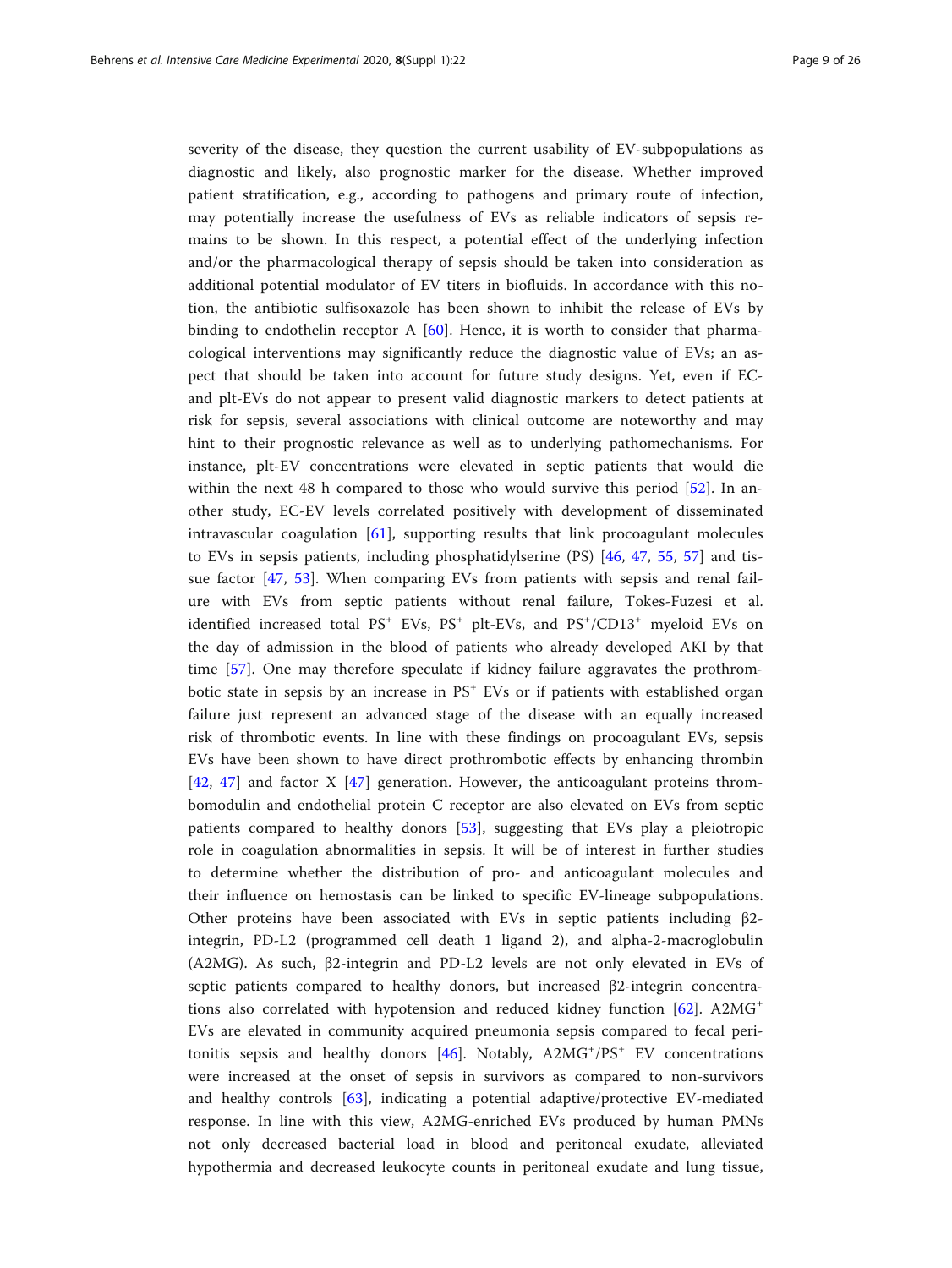but also significantly reduced overall mortality in a preclinical model of fecal peritonitis-induced murine sepsis following cecal ligation and puncture [[63\]](#page-22-0). These results suggest a potential role of A2MG<sup>+</sup> EVs as host defense mechanism and offer promising potential for the use as future intervention strategy. Another interesting, possibly therapeutic, aspect is the antibacterial effect of leu-EVs: EVs derived from PMNs of healthy donors that were stimulated with opsonized Staphylococcus aureus bacteria inhibited bacterial growth [\[43](#page-22-0)], implying that EVs play a role in the activation of innate immunity.

Apart from protein cargo of EVs and their functional importance, several studies focused on the characterization of EV RNA-content in sepsis. Reithmair et al. reported 15 down- and 25 upregulated miRNAs in septic EVs compared to those from healthy individuals [[64](#page-22-0)]. Decreased exosomal miR-27b-3p, miR-21-5p, and miR-193a-5p were associated with disease severity, while miR-21-5p and miR-193a-5p were significantly decreased in EVs from patients' blood compared to EVs from healthy donors. In addition, a decrease in exosomal miR-30a-5p and miR-125b-5p appears to be associated with mortality  $[64]$  $[64]$  $[64]$ , but still has to be validated as biomarker in a subsequent prospective cohort. Various mRNAs related to oxidative stress (myeloperoxidase, forkhead box protein M1, selenoprotein S, glutaredoxin 2, peroxiredoxin 3, superoxide dismutase 2 (SOD2)) were increased in EVs already at the day of diagnosis, indicating that EVs may contribute to an antioxidative host response in sepsis [\[65\]](#page-22-0). In line with such an adaptive role for EVs, Mastronardi et al. administered EVs from human septic patients to wildtype mice and found expression of endothelial nitric oxide synthase (eNOS) and extracellular SOD to be elevated in heart and lung of sepsis EV-treated mice when compared to treatment with EVs from healthy controls [[66\]](#page-22-0). Yet, in contrast to the presumed protective effects of eNOS and SOD, inducible nitric oxide synthase (iNOS), cyclooxygenase-2 (COX-2) and NF-κB (nuclear factor kappalight-chain-enhancer of activated B cells) were also elevated in their expression in heart and lung of sepsis EV-treated mice, while in the liver eNOS and SOD2 were decreased, but so were COX-2 levels and  $I_{\kappa}$  (nuclear factor of kappa light polypeptide gene enhancer in B-cells inhibitor, alpha) phosphorylation [[66\]](#page-22-0). Thus, in heart, lung, and liver, both protective, antioxidative, and anti-inflammatory and detrimental, pro-oxidative, and pro-inflammatory effects seem to be induced in parallel, indicating that overall EVs from septic patients' blood have pleiotropic effects on oxidative and inflammatory metabolism. In the kidney, no changes in NO and superoxide anion production could be detected [[66](#page-22-0)].

In conclusion, a considerable body of research has recently advanced our understanding of the role of EVs not only as biomarkers of sepsis, but rather as functional effectors or modulators in a variety of pathomechanisms including disseminated intravascular coagulation and oxidative stress. These insights may help to provide for a better clinical assessment of sepsis in terms of prognosis, and establish the role of EVs as at least in part protective effectors with regenerative potential as adaptive mechanism in sepsis. In addition, these studies highlight the pharmacological potential of EVs or their cargo for future therapeutic approaches, e.g., to induce an adequate antibacterial host response. The relationship between EVs and the pathomechanisms of kidney injury and failure in sepsis, however, has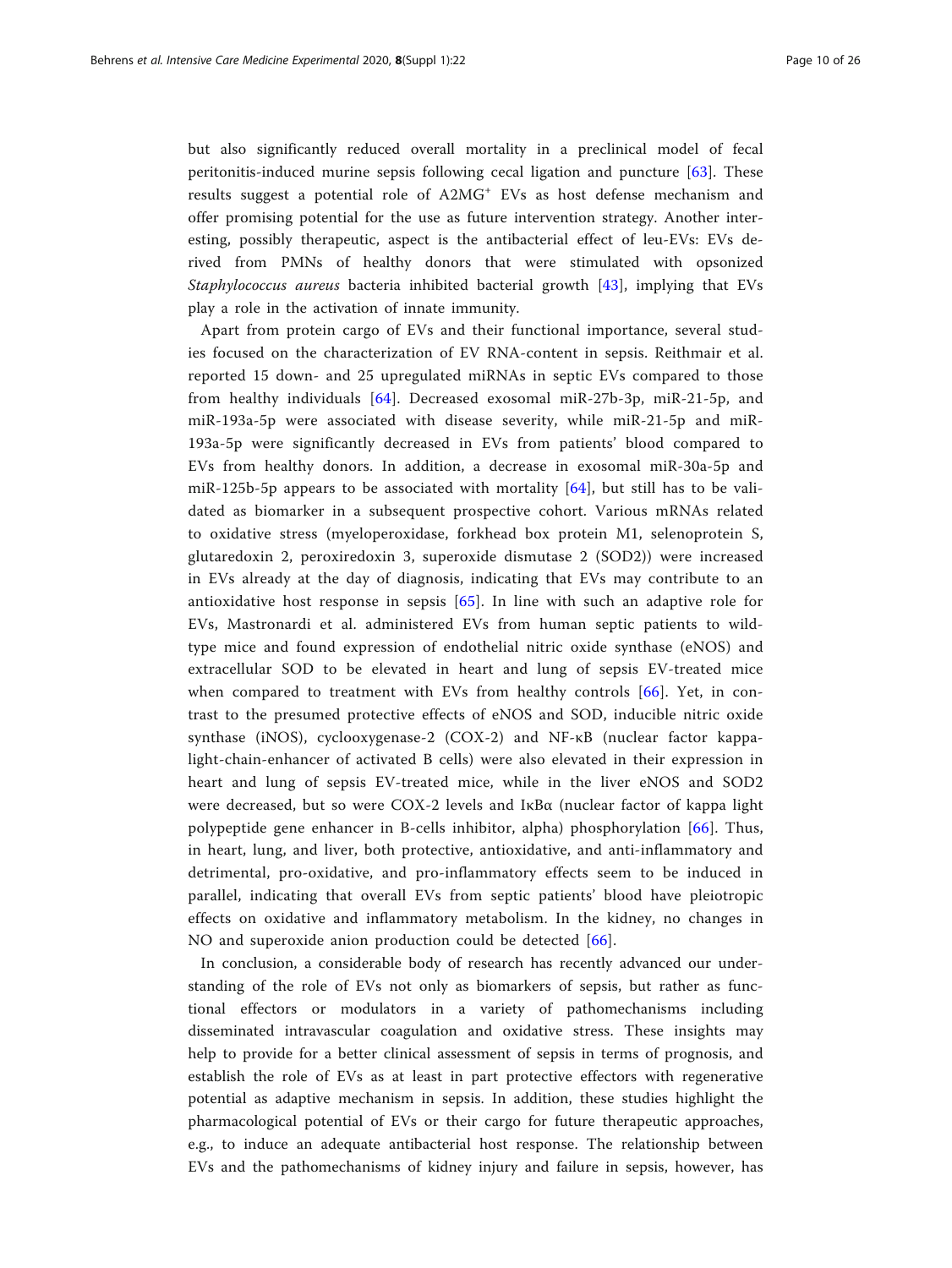presently not been extensively addressed and requires future preclinical and clinical research to delineate a potential regulatory role of EVs.

# Extracellular vesicles in hemolytic uremic syndrome

A special case of AKI that has gained public attention after an outbreak of enterohemorrhagic Escherichia coli (EHEC/STEC) in Germany in 2011 [\[67\]](#page-23-0) is HUS. Shiga toxininduced hemolytic-uremic syndrome (STEC-HUS) is induced by intoxications with EHEC and represents the vast majority of HUS cases [[68](#page-23-0)]. Shiga toxin (Stx) is commonly described as the main mediator of the disease and delivers its toxicity by inhibition of the protein synthesis in target cells [\[69\]](#page-23-0). Although not the most frequent cause of AKI [[6](#page-20-0)], substantial efforts have been made to advance diagnostics and the pathophysiological understanding of the disease, including the analysis of EVs. As such, Ge et al. [\[70](#page-23-0)] reported elevated concentrations of plt-EVs and leu-EVs in the plasma of patients with STEC-HUS compared to healthy donors. These findings were confirmed by Ståhl et al. who found complement factor (C3 and C9) positive plt-EVs, Mo-EVs, and neutrophil (Nφ)-derived EVs to be elevated in plasma in the acute phase of STEC-HUS [[71](#page-23-0)]. Concentrations of red blood cell (RBC)-derived EVs have also been found increased in both pediatric and adult STEC-HUS patients compared to healthy controls [\[72\]](#page-23-0). In pediatric STEC-HUS patients, these RBC-EVs also bore an increased amount of complement factors (C3 and C9) shortly after diagnosis [[72](#page-23-0)]. It is thus tempting to speculate that EVs take part in the initiation of pathologic processes in STEC-HUS, including a prothrombotic state and hemolysis [[73](#page-23-0)]. In earlier works, plt-EVs and Mo-EVs induced by Stx and plasma EVs of acute phase STEC-HUS patients were also found to carry high levels of tissue factor, a classic initiator of hemostasis [\[74](#page-23-0)], compared to EVs from vehicle-treated cells and healthy donor EVs, respectively [[75](#page-23-0)]. Again, these findings may indicate a pathogenic contribution of EVs to the procoagulant state in STEC-HUS. Similarly, EVs in patients with nephrotic syndrome have been identified as procoagulant, yet with PS identified as procoagulant mediator rather than tissue factor [\[76\]](#page-23-0). However, if in STEC-HUS increased coagulation is mediated through TF or like in nephrotic syndrome, the effect is at least partially mediated by EVderived PS remains elusive. Over and above that, EVs may also contribute in additional ways to renal failure in STEC-HUS since plt-EVs, Mo-EVs, Nφ-EVs, and RBC-EVs have been identified as carriers for the cytotoxic Stx and mediate its uptake (i) into the renal endothelium, as demonstrated in a human renal biopsy sample, and (ii) apparently also into podocytes and the tubular epithelium, as shown in EHEC infected BALB/c mice [[77](#page-23-0)]. Given that extensive endothelial and tubular damage in the kidney is a consequence of STEC-HUS, EV-mediated Stx dissemination and uptake may provide for a novel (and potentially targetable) explanation for progressive tubular damage in STEC-HUS, although these findings will have to be tested in larger cohorts before a definite pathomechanism may be defined.

As tubular damage is the common denominator and manifestation of kidney injury from various insults, these findings may suggest an emerging role of EVs not only as a promising future diagnostic tool in early risk assessment of AKI but also as important players in disease pathogenesis and interorgan crosstalk. Whether and if so, how EVs control tubular damage and which biological active molecules they may shuttle into target cells are hence important questions that remain to be resolved.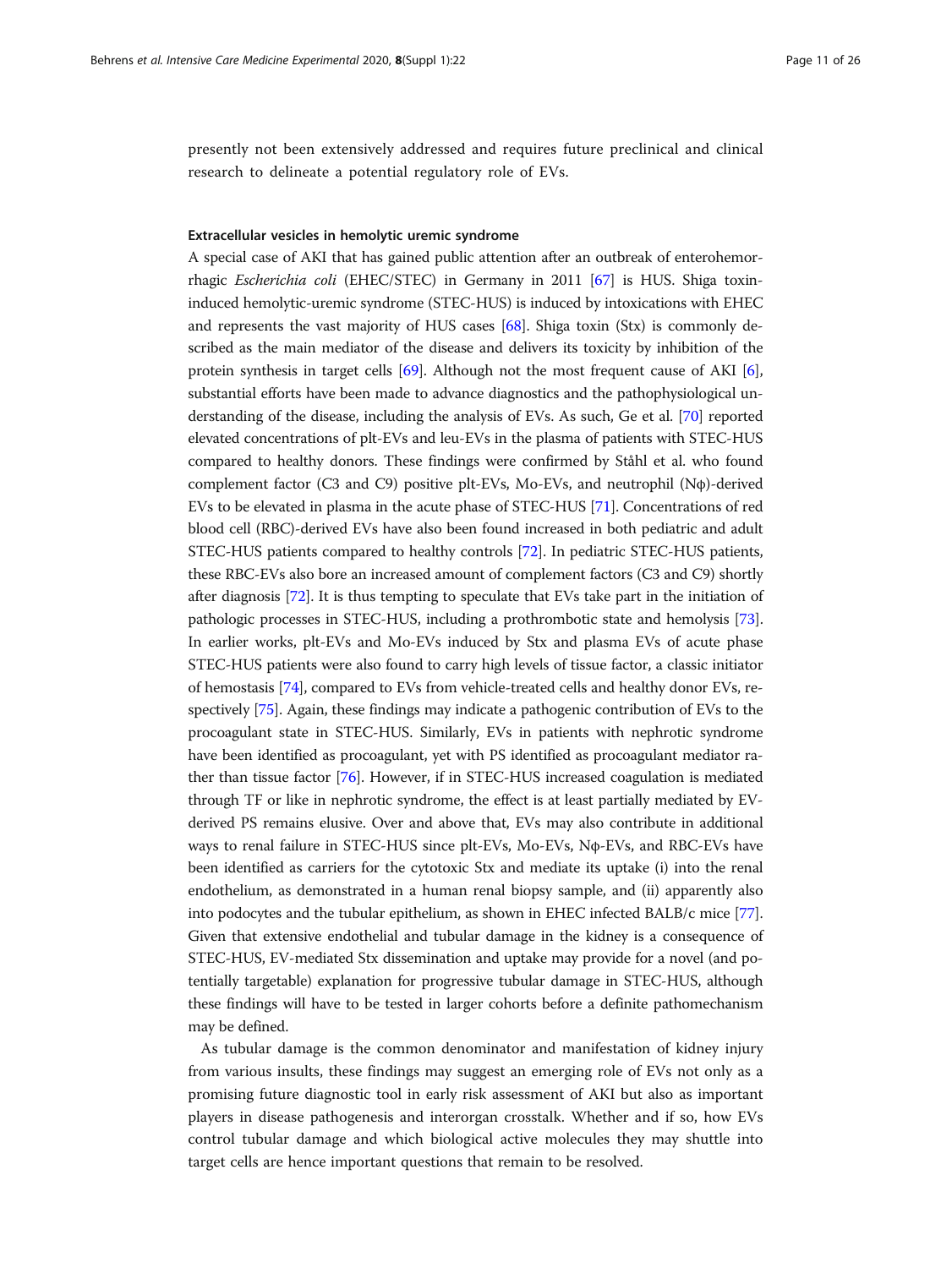# Extracellular vesicles in chronic kidney disease

Similar to AKI, diagnosis of CKD at an early stage of the disease is a challenge, as clinical symptoms tend to arise at later stages and since the most commonly used markers to estimate GFR, e.g., sCr, are influenced by nutrition, physical activity, and muscle mass [[78\]](#page-23-0). Thus, there is an unmet clinical need for diagnostic and predictive biomarkers, especially considering that early diagnosis is critical for prompt initiation of, e.g., anti-hypertensive treatment to protract the progression of CKD to end-stage renal disease (ESRD) [[79](#page-23-0), [80\]](#page-23-0). Recent efforts focusing on the evaluation of EVs in the blood of CKD patients revealed elevated total EV levels in patients not yet eligible for RRT and in patients upon treatment by hemodialysis (HD), hemodiafiltration (HDF), or PD compared to healthy donors [[81](#page-23-0)–[83](#page-23-0)]. In these patient groups, a considerable body of work has characterized the cellular origin of blood EVs, their membrane composition, and cargo (summarized in Table [3](#page-4-0)). EC-EV concentrations were found to be elevated in patients not yet eligible for RRT and in patients treated with HD or PD when compared to healthy subjects [[81,](#page-23-0) [82](#page-23-0), [84](#page-23-0)–[91\]](#page-23-0). Yet, differences between those three patient groups could only be detected in a pediatric cohort, in which HD and PD patients' blood contained higher EC-EV levels than samples from patients not yet eligible for RRT [[88](#page-23-0)]. Notably, both elevated CD144<sup>+</sup> and CD146<sup>+</sup> EC-EV levels were correlated with increased pulse wave velocity, a classic marker of arterial stiffening, while no correlation was found between CD146<sup>+</sup> EVs with hemoglobin levels in the blood or GFR [[88\]](#page-23-0), which may point toward a regulatory influence of EC-EV cargo on vascular calcification and/or remodeling. Several studies also reported elevations in plt-EVs in CKD patients compared to healthy controls [[82,](#page-23-0) [83,](#page-23-0) [86](#page-23-0), [87,](#page-23-0) [92](#page-23-0)]. However, there seems to be a considerable variability in circulating plt-EVs, as one study only detected increased plt-EV levels for patients not yet eligible for RRT and not for HD patients [\[86\]](#page-23-0), while another analysis found significant differences merely between healthy controls and HD patients after their dialysis sessions and not before [[93](#page-23-0)]. Other studies did not detect any significant changes of plt-EVs in CKD patients compared to healthy donors [[81](#page-23-0), [94](#page-23-0)] or in one case also not for EC-EVs [\[94](#page-23-0)]. These inconsistencies preclude a meaningful prognostic or diagnostic interpretation of EV levels in CKD. Both preanalytical conditions, such as sample storage time, and the analytical procedures themselves, which currently include different methods of EV enrichment and quantification, would need to be standardized in order to potentially generate less variable results that would be key for the potential use as biomarker. In addition, thorough time course analyses would be required as a potential source for the observed differences. In a limited number of studies, leu- [\[86](#page-23-0)]/Nφ-EVs [[93\]](#page-23-0) and RBC-EVs [[87](#page-23-0)] were demonstrated to be elevated in HD patients, while no changes in leu-EV concentrations could be found in patients not yet eligible for RRT [\[86](#page-23-0)]; PD patients were not assessed in these evaluations. As these analyses were only performed in small patient cohorts, the evaluation of leu- and RBC-EVs should be continued in larger groups of patients in order to investigate their possible association with inflammatory state and anemia, both commonly described in CKD patients [\[95,](#page-23-0) [96\]](#page-23-0).

Concerning protein cargo, EVs from ESRD patients not yet eligible for RRT showed decreased levels of gla-rich protein and fetuin-A [\[97](#page-23-0)]. This aspect is interesting since in AKI uEVs bore more fetuin-A than uEVs of healthy subjects [[37](#page-22-0)]. Hence, a ratio of fetuin-A carrying EVs in blood versus urine may potentially emerge as tool to predict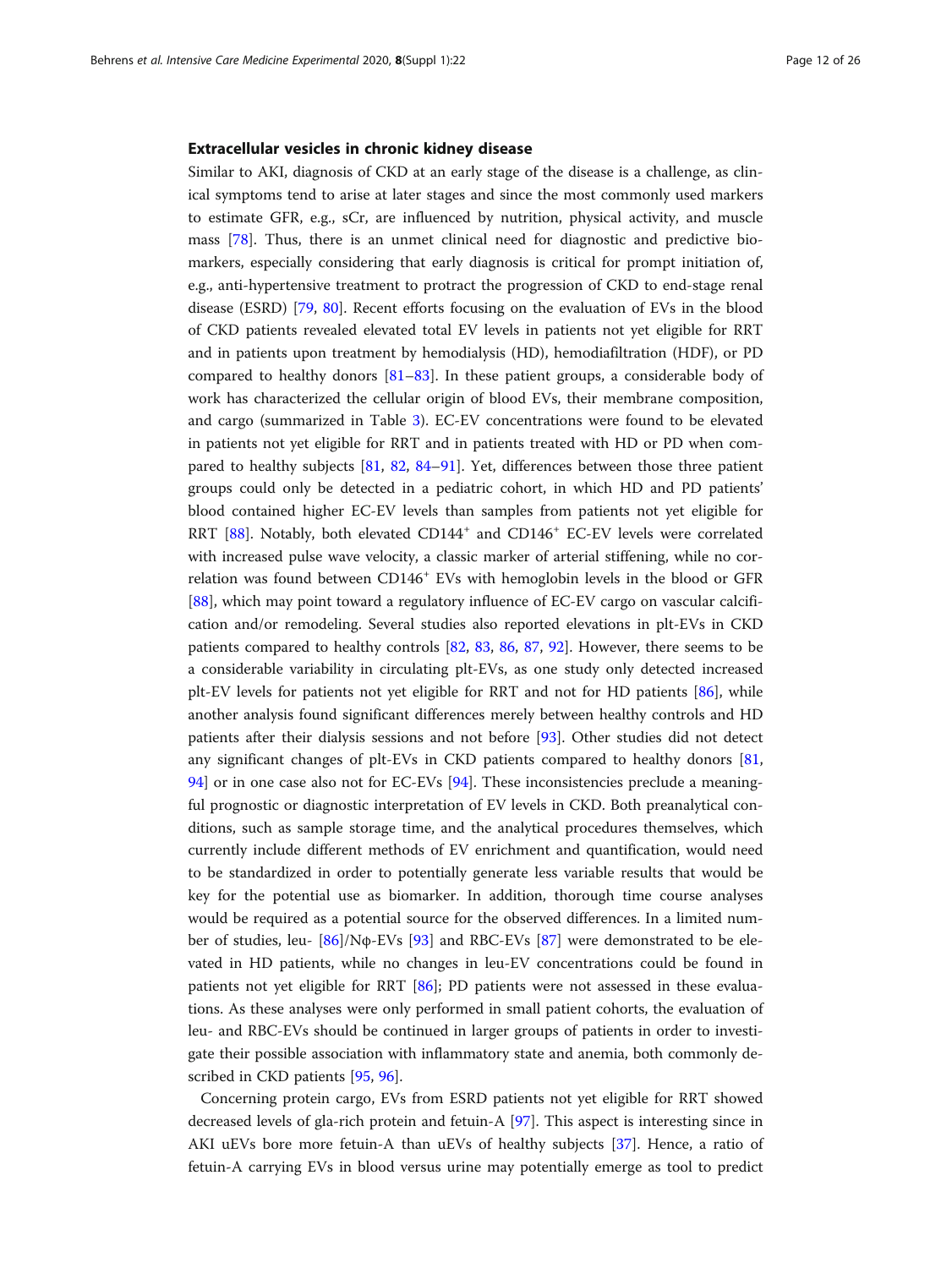development and progression of kidney injury. uEVs in CKD were only evaluated in a single study by Lv et al. who reported decreased levels of CD2-associated protein mRNAs in uEVs of CKD patients compared to healthy controls [[98\]](#page-24-0). CD2-associated protein is a cytoskeletal protein and deficiencies in it are associated with increased risk of glomerular disease [\[99\]](#page-24-0). This may act as a potential confounder in the study by Lv and colleagues as patients with glomerular disease were included into the study [[98](#page-24-0)]. With respect to EV membrane composition, PS<sup>+</sup> EC-EVs were found elevated in HD patients in one cohort compared to healthy donors  $[85]$  $[85]$  $[85]$ , while total PS<sup>+</sup> EVs were increased in patients not yet eligible for RRT and HD patients in another study [\[86](#page-23-0)]. In vitro experiments also showed increased  $PS<sup>+</sup>$  EV release from ECs after stimulation with the uremic toxins p-cresol and indoxyl sulfate [\[86](#page-23-0)]. Considering the procoagulant potential of  $PS^+$  EVs in AKI [[76\]](#page-23-0),  $PS^+$  EVs may present relevant mediators of hemostasis in CKD as the disease strongly associates with thrombotic events [\[100](#page-24-0)]. In support of this notion, a correlation of elevated plt-EV levels and thrombotic events was found in uremic patients [[92](#page-23-0)] and CKD patients' EVs were shown to enhance thrombin formation [[82\]](#page-23-0).

In parallel, EVs may also be associated with pathomechanisms driving other cardiovascular complications in CKD, in as much as blood EC-EV levels correlated with pulse wave velocity [\[87](#page-23-0), [88\]](#page-23-0), common carotid artery augmentation index and a loss of flowmediated dilation as markers of vascular stiffening [\[87\]](#page-23-0). Consistent with an association of EVs with vascular complications of CKD, EC-EV concentrations were also increased in CKD patients with vascular calcification compared to CKD patients without vascular calcification and were inversely associated with a decrease in endothelial progenitor cells (EPCs) [\[91](#page-23-0)]. Moreover, CKD patients' blood EVs from the same cohort induced osteocalcin expression in EPCs of healthy donors, VSMCs, and fibroblasts [[91\]](#page-23-0), pointing to a potential pathogenic role for EVs in vascular calcification what goes in line with the previously mentioned findings that showed decreased levels of fetuin-A, which is known to inhibit vascular calcification, in blood EVs from CKD patients [[19](#page-20-0)]. Such calcifying effects of CKD EVs were confirmed by Viegas et al. [[97\]](#page-23-0) who demonstrated the induction of VSMC osteochondrogenic differentiation and inflammation by patients' EVs, while Cavallari et al. [\[81\]](#page-23-0) identified VSMC calcification elicited by HD patient-derived EVs. The latter experiments also revealed inhibition of angiogenesis and increased endothelial cell apoptosis in response to EVs, further consolidating the functional link to vascular pathologies associated with CKD. These effects could be linked to miR-223 as potential mediator, as this specific miRNA was elevated in patients not yet eligible for RRT, PD, and HD patients, and inhibition of miR-223 alleviated the observed pathologic effects in vitro [[81](#page-23-0)]. Further strengthening the pathologic connection to cardiovascular disease, EVs could also be linked to endothelial dysfunction in CKD, as treating rat aortic rings with EVs from CKD patients reduced endothelium-dependent relaxation and cGMP and NO production compared to treatment with EVs from healthy donors while these markers of endothelial dysfunction were correlated with EC-EV levels in the blood of the patients, from which EVs were obtained [\[87\]](#page-23-0). The pathologic vascular effects of EVs from CKD patients are summarized in Fig. [3](#page-3-0). A recent study in patients with coronary artery disease and CKD provides interesting insights into the potential disseminating or aggravating effects of EVs on vascular disease in CKD patients. Here, coronary artery disease was associated with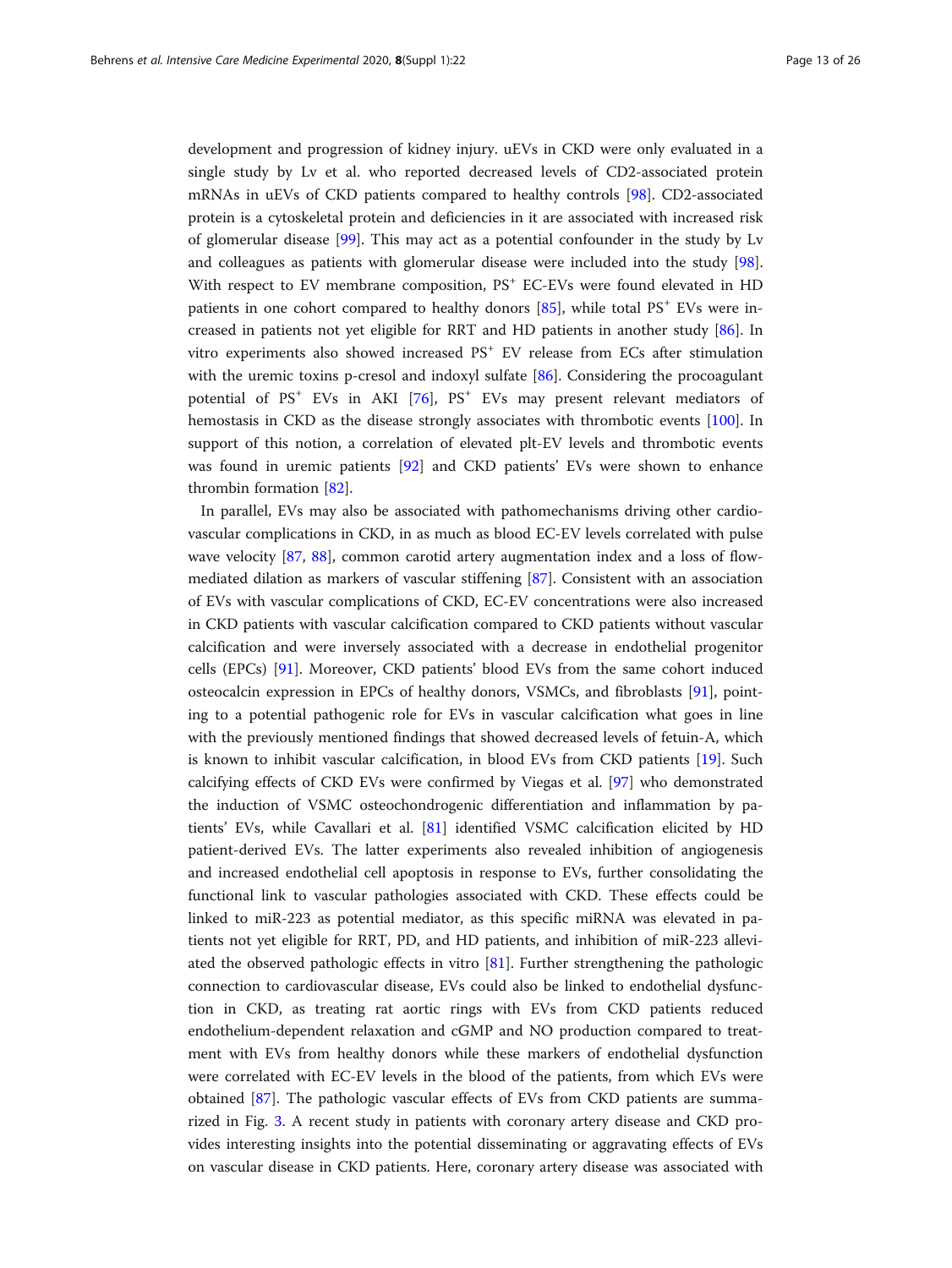elevated blood plt- and EC-EVs in both CKD patients and subjects without renal disease in comparison to healthy controls, while no significant difference in EV concentrations was found between coronary artery disease patients with or without CKD [[94](#page-23-0)]. These findings raise the question whether differences in EV characteristics in CKD patients compared to healthy controls may rather reflect the vascular disease that accompanies CKD in advanced stages [\[13](#page-20-0)] than indicating decreasing kidney function directly. In cardiovascular disease, EVs are well-established critical mediators of pathophysiological processes, e.g., impaired vasodilation in acute coronary syndrome [[101\]](#page-24-0), and the findings listed above may suggest a similar role for cardiovascular complications in CKD. As such, it will be important for future research to clearly differentiate the role of EVs in kidney disease per se versus associated cardiovascular comorbidities in CKD.

Regarding the diagnostic and predictive use of EVs in CKD, EC- and especially plt-EVs have so far proven difficult to compare in cross-sectional studies, presumably again due to different EV isolation/enrichment and quantification techniques and/or different timepoints studied. However, longitudinal studies show promise for the use of EVs to identify high-risk patients in that elevated EC-EV levels were associated with increased total mortality [\[85,](#page-23-0) [102\]](#page-24-0) and cardiovascular events (myocardial infarction, cerebrovascular accident, transient ischemic attack) [[85\]](#page-23-0)/cardiovascular death [[102\]](#page-24-0) in studies following HD patients for more than 5 years.

# Extracellular vesicles in renal replacement therapy

ESRD and AKI patients in advanced stages require RRT to treat the life-threatening complications of kidney failure, including volume overload, acidosis, electrolyte abnormalities, and uremia [[103\]](#page-24-0). While the risk for CKD patients to develop ESRD requiring RRT within 5 years of diagnosis is below 20% even at G4 stage [\[104](#page-24-0)], the majority (> 70%) of AKI patients on intensive care units requires RRT [\[105](#page-24-0)]. When considering the reported differences in EV characteristics in patients treated with different forms of RRT, including HD, HDF, and PD, compared to pre-RRT patients and healthy controls, it is important to evaluate not only the influence of the stage of the underlying disease on EV characteristics but also to bear in mind to analyze the potential effects of RRT techniques on EV status (Table [4\)](#page-5-0). Extracorporeal approaches of RRT include HD, hemofiltration, HDF as a combination of principles used in HD and hemofiltration, isolated ultrafiltration, plasmapheresis, and plasma-/hemoperfusion [\[106](#page-24-0)], with intermittent HD and continuous venovenous hemofiltration (CVVH) being the most commonly used in intensive care unit patients [[107](#page-24-0)] and intermittent HD in ambulatory settings [[108\]](#page-24-0). Interestingly, intact EVs are not efficiently removed from the blood in CVVH treatment, as no EVs were detectable in the ultrafiltrate and as plasma EV concentrations were unaltered before and after filtration [[109\]](#page-24-0), indicating that current membranes of RRT devices are largely impermeable for EVs. This notion is supported by an earlier study that examined the level of circulating miRNAs in HD-treated patients. Similar to EVs, miRNA concentrations did not differ between pre-dialysis and post-dialysis blood samples and only minimal traces of miRNA could be detected in the dialysate and ultrafiltrate [[110](#page-24-0)]. This observation is consistent with a preferred shuttling of miRNAs by larger structures such as EVs, and supports the notion that the latter cannot be efficiently removed by HD. In CVVH-treated patients with sepsis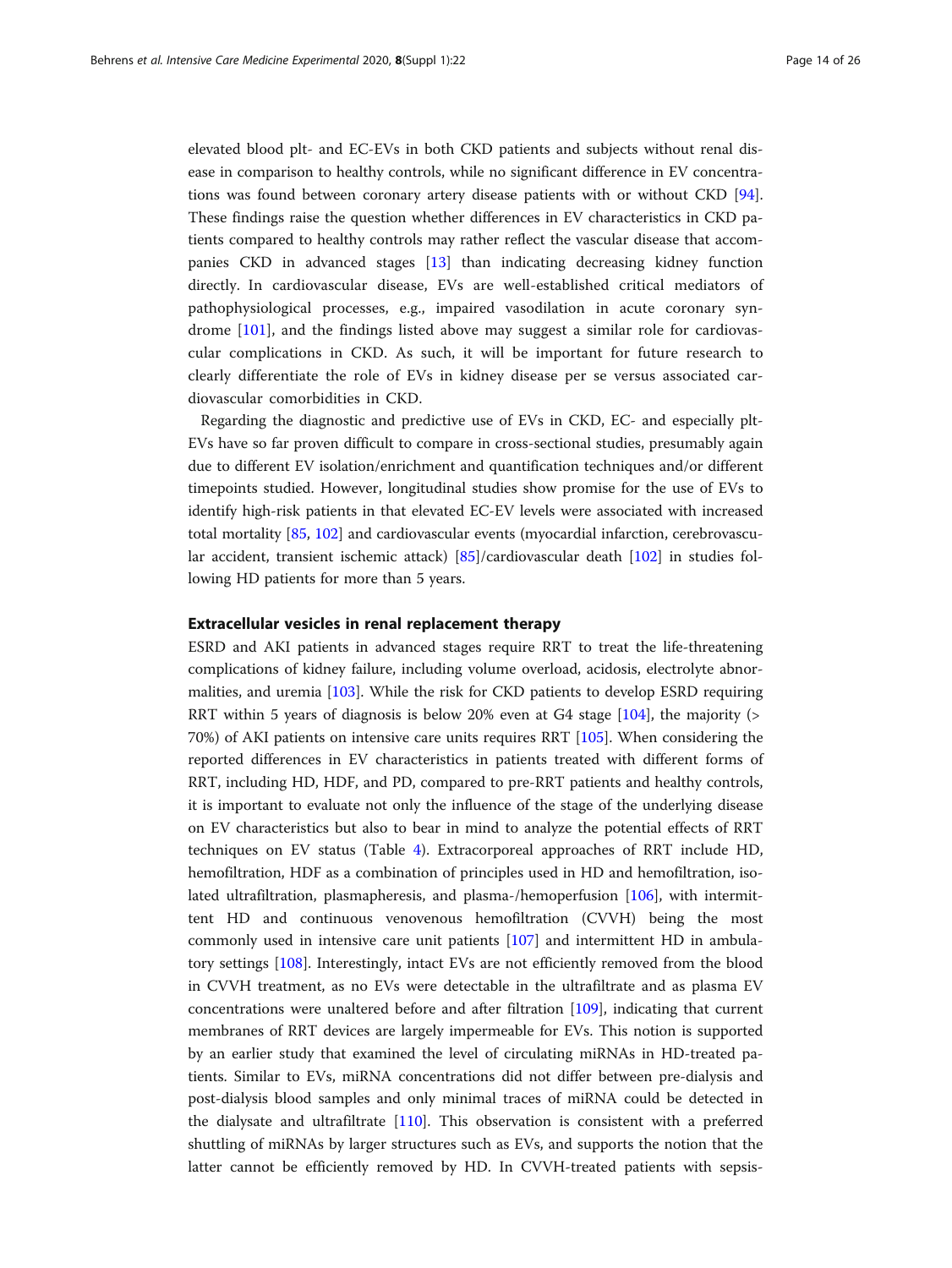induced AKI blood-derived EV, characteristics were compared pre- to post-filter, which revealed an increase in CD31<sup>+</sup>/CD41<sup>-</sup> EVs behind the filtration device [[109\]](#page-24-0). Although CD31 is generally considered as a classic endothelial marker [\[111](#page-24-0)], it is also expressed—yet at lower levels—on granulocytes, monocytes, and platelets [[112\]](#page-24-0). Since the elevated EVs were CD41-negative and thus not platelet-derived, the authors concluded that the detected CD31<sup>+</sup>/CD41<sup>-</sup> EVs may reflect an increase in leu-EVs as a result of CVVH treatment [[109\]](#page-24-0). However, circulating endothelial cells, which have recently emerged as biomarkers for both renal and cardiovascular disease, should probably also be considered as alternative source [[113\]](#page-24-0).

A series of studies have addressed changes in EV quality and quantity before and after one dialysis session and reported EC-EVs [[114,](#page-24-0) [115\]](#page-24-0) and also total EVs, plt-, and leu-EVs [[115\]](#page-24-0) to be decreased after HD treatment. Reduced EC-EVs levels were associated with higher brachial laminar shear stress in patients with arteriovenous fistulas as vascular access for HD treatment [[114](#page-24-0)]. In contrast, Nφ- and plt-EVs were elevated after dialysis [\[93\]](#page-23-0) and a variety of EVs including plt-, Mo-, and EC-EVs were increased at 1 h into HD treatment [\[116](#page-24-0)]. Hence, there is no discernible overall trend whether extracorporeal RRT induces EV generation or not and according to current findings, the filter unit of the dialysis device does not effectively eliminate EVs.

A considerable body of work has also compared EV characteristics between different RRT methods. Low-flux HD-treated patients bore a higher increase in EC- and Mo-EV levels during their dialysis sessions compared to high-flux treated subjects [\[116\]](#page-24-0). Conversely, patients treated with the recently developed online HDF had significantly lower blood EC-EV levels compared to patients treated with regular HD [[81,](#page-23-0) [90,](#page-23-0) [117\]](#page-24-0). Cavallari et al. also showed reduced miR-223 concentrations within plasma EVs of online HDF patients and demonstrated reconstitution of angiogenesis and a decrease in endothelial apoptosis and VSMC calcification compared to plasma EVs from HD-treated patients [\[81](#page-23-0)]. This protective cardiovascular effect uncovers a therapeutically interesting side-aspect of online HDF and as such may position this technique as a preferred RRT method. Novel RRT evolutions include the use of HDF with endogenous reinfusion and mid-dilution, an extension of HDF aimed to enhance the clearance of middle and larger molecular weight substances. As both modalities decreased EC-EV levels compared to HD [\[89](#page-23-0), [90](#page-23-0)], it will be of specific interest to see whether these procedures concomitantly also reduce cardiovascular outcome and overall mortality. So far, it remains unclear whether EC-EVs are solely responsible for cardiovascular morbidity, as analyses on both EV cargo and function were performed with bulk EV preparations of different cellular origins. Preparative flow-cytometric isolation and functional testing of defined EV populations has previously been described [\[118\]](#page-24-0), but has not received appreciation in many studies yet. In addition to an uncertain cellular origin of potentially pathogenic EVs, it is also yet to be specified whether alterations in EV characteristics of RRTtreated patients as compared to healthy donors are an expression of ESRD or rather the applied invasive treatment regime. A "double hit" hypothesis appears reasonable in this regard: with the onset of CKD-specific alterations in EV composition begin as the "first hit" and advance with the progression of the disease. The initiation of extracorporeal RRT reflects the "second hit," which goes in line with clinically visible worsening of the cardiovascular phenotype, to which the previously mentioned EVs with harmful effects on the vasculature might contribute. However, this is a hypothesis that will have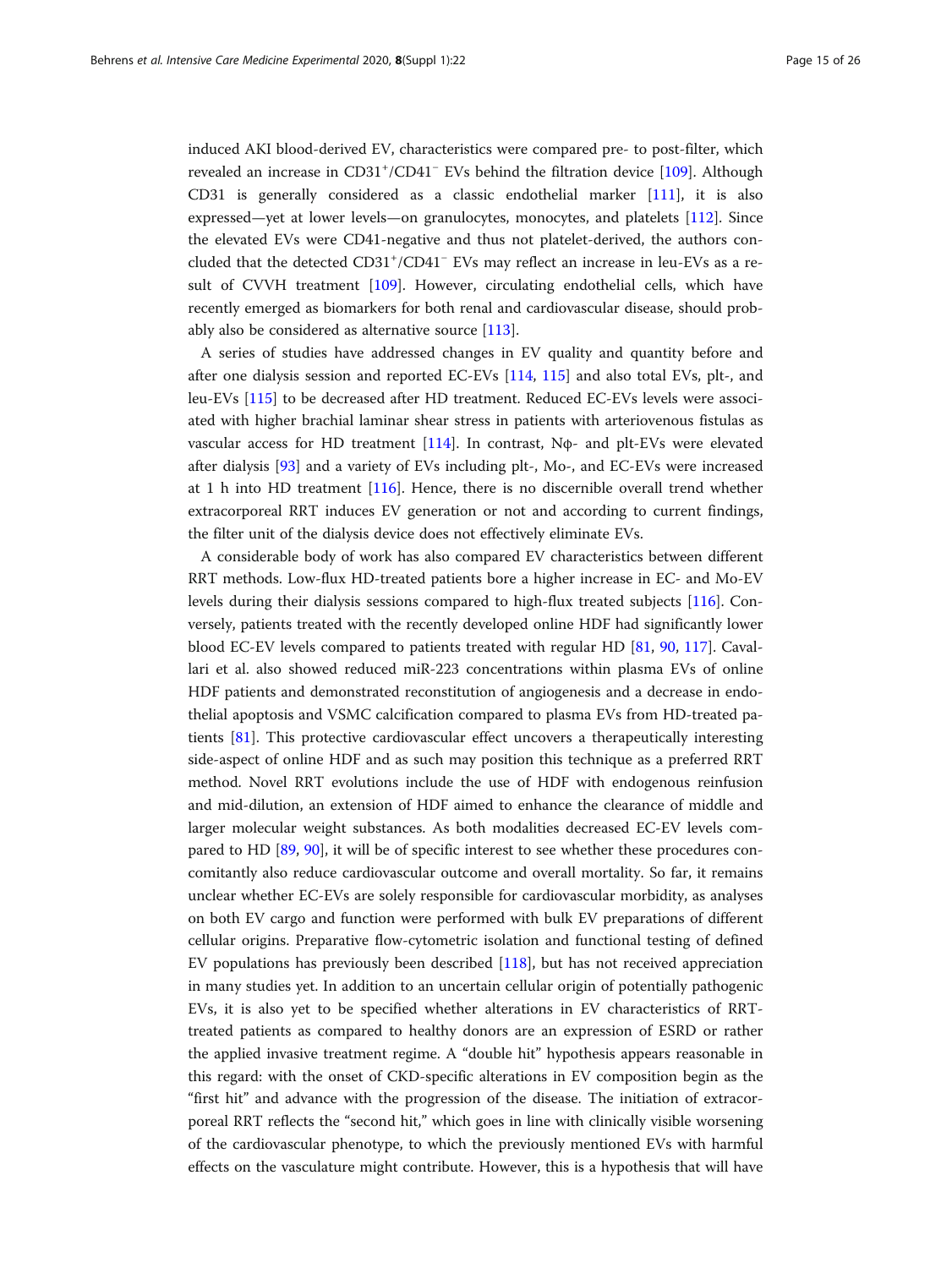to be tested in extensive comparisons of not only the EV phenotype but also their functional relevance in different stages, cardiovascular phenotypes, and treatment modes of CKD, which would be ideal to probe in longitudinal studies.

In PD, EVs could be detected in the PD effluent [[119](#page-24-0)–[121](#page-24-0)] and a fraction of those showed characteristics of a mesothelial origin [\[119,](#page-24-0) [120\]](#page-24-0). In addition, peptide profiles in EVs obtained from PD effluent differed between newly enrolled subjects in comparison to longer treated patients  $[121]$  $[121]$ . This gives rise to the notion that PD efflux EVs might function as markers for PD efficiency and peritoneal membrane status. Peritoneal fibrosis in prolonged PD treatment, which is associated with decreased ultrafiltration capacity, is commonly only diagnosed upon the onset of clinical symptoms when the pathological process is already advanced [[122\]](#page-24-0). Potential functions of intraperitoneal EVs as biomarkers or even as active mediators in peritoneal fibrosis would pave the way for new diagnostic or therapeutic avenues, yet the usefulness and validity of such an approach remains to be evaluated.

# Extracellular vesicles in the therapy of kidney failure

At present, treatment options for kidney failure remain limited. In AKI, efforts aim to apply specific, largely pharmacological therapies to address the underlying cause [[123](#page-24-0)]. However, most patients only receive supportive therapy and the number of effective targeted treatments is restricted [[124,](#page-24-0) [125\]](#page-24-0). In CKD, the situation is equally bleak. Even in current guidelines, therapeutic options are largely considered in the context of "Prevention of CKD progression" [[12\]](#page-20-0), reflecting the present view that CKD is an irreversibly advancing disease, and that its treatment is currently limited to protracting progression. This apparent gap in treatment options stresses the need for novel approaches and strategies for the treatment of kidney failure.

# Administration of progenitor cell-derived EVs

Over the past years, a considerable body of work has started to investigate the potential of different stem cell-based therapies in kidney disease [[126,](#page-24-0) [127\]](#page-24-0), primarily focusing on either autologous or allogenic transplantation of mesenchymal stem cells (MSC) [[127\]](#page-24-0). The mechanisms by which stem cells alleviate kidney damage are not completely understood, yet it has become evident over the past decade that stem cells do not engraft in sufficient numbers to restore organ function, but rather act via the release of paracrine mediators. This recognition has fueled the interest in EVs as candidate mediators of MSCs' curative effects [[128](#page-24-0)]. Considering that MSC functionality, specifically metabolic activity, proliferation, and paracrine communication, is impaired in the presence of the uremic toxins p-cresol and indoxyl sulfate [[129](#page-24-0)], EVs administered with MSC transplantation or released immediately thereafter rather than MSCs themselves may in fact constitute the main or part of the functional component responsible for the documented renoprotective effects. Evidence for EVs' therapeutic potential has been shown in different animal models of AKI, in which EVs harvested in vitro from MSCs were administered and induced morphologic and functional recovery, e.g., by enhancing tubular repair and angiogenesis, reducing renal fibrosis, and modulating immune cell infiltration [\[128](#page-24-0), [130,](#page-24-0) [131](#page-25-0)]. Renal damage was likewise attenuated by MSC-EVs in an extracorporeal model of cold ischemia mimicking explanted organs for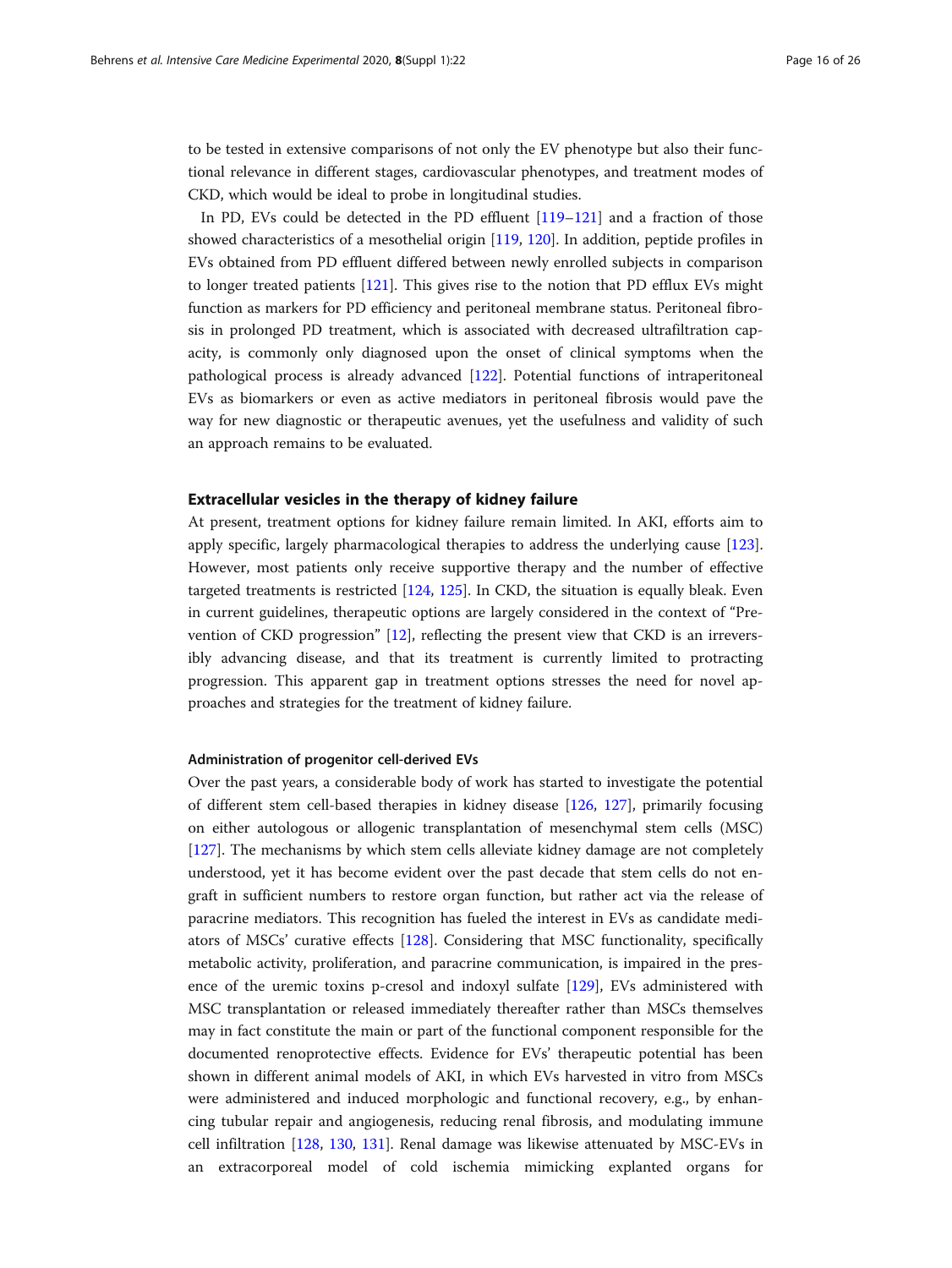transplantation [\[132\]](#page-25-0). Collino et al. produced EVs derived from either wild-type MSCs or from MSC following prior Drosha-knockdown [[131\]](#page-25-0), a common technique to deplete cellular miRNAs [\[133](#page-25-0)]. Cells with Drosha-knockdown produced EVs in similar quantity and membrane composition compared to wild-type MSC-EVs. They were taken up into tubular epithelial cells in the same manner as wild-type MSC-EVs but were depleted of miRNAs. As a result, they failed to induce the same regenerative effect as EVs from wild-type MSCs [\[131](#page-25-0)], indicating that miRNAs transported by MSC-EVs regulate kidney recovery. This notion was further confirmed at the transcriptional level in that RNA-depleted EVs were unable to cause a similar decrease in transcripts for lipocalin 2 and fibrinogen, both markers for tubular damage, in kidney tissue as compared to EVs with normal miRNA composition [[131\]](#page-25-0). In addition to MSC-derived EVs, EVs derived from endothelial colony-forming cells, EPCs, and tubular epithelial cells were tested. EVs from endothelial colony-forming cells decreased tubular cell death in IRI mice and attenuated endothelial apoptosis in vitro [[134\]](#page-25-0), while EPC-EVs in IRI rats enhanced tubular cell proliferation and reduced apoptosis and leukocyte infiltration [[135\]](#page-25-0). In the same study, some IRI animals were housed for 6 months as a preclinical model of CKD. Strikingly, in the EPC-EV-treated group of rats, a significant reduction in capillary rarefication, glomerulosclerosis, and tubulointerstitial fibrosis could be observed when compared to the control group. EVs bearing the proangiogenic miR-126 and miR-296 were identified to contribute to this renoprotective effect, as depletion of EV RNA by treatment with RNase or specific miR-antagomirs for miR-126 and miR-296 or Dicer-knockdown in the EV-generating cells caused a loss of the protective effects [[135\]](#page-25-0). EVs from rat tubular epithelial cells also led to faster recovery from IRI in rats and decreased morphologic abnormalities [[136](#page-25-0)]. In addition, EV treatment reduced ischemia-induced oxidative stress and post-IRI fibrosis. Interestingly, in this series of experiments, the authors could also conclusively illustrate effective ischemic preconditioning via an EV-mediated effect in that all protective effects were increased when EVs were harvested from cells exposed to hypoxia [\[136](#page-25-0)]. These experiments were subsequently also validated by the same group for EVs from human tubular epithelial cells [\[137\]](#page-25-0). In conclusion, EVs have recently emerged as central mediators of the therapeutic potential of stem cell therapy in kidney injury, raising the possibility of a cell-free cell therapy with clear advantages in terms of storage, safety, and production.

It should, however, be considered that most of these promising results were generated in animal models of AKI, with EV treatment administered at a definite time either before or after conditional AKI induction. This allows for in-depth investigation of mechanisms of action in experimental models of CKD on the one hand, and for the translation of findings from preclinical studies into the patient on the other hand. However, the therapeutic implementation of targeted EV therapy for patients with AKI will likely be more complex, considering that the determination of a specific timepoint, at which the intervention is to be initiated, is difficult due to the lack of early predictive markers. In addition, patient-specific (i.e., autologous) cell isolation, EV production, and enrichment are time-consuming processes [[138\]](#page-25-0) and are not feasible in scenarios of sudden kidney failure that require immediate treatment. Thus, novel therapeutic approaches may build upon the promising renoprotective effects of progenitor cell-derived EVs but implement proven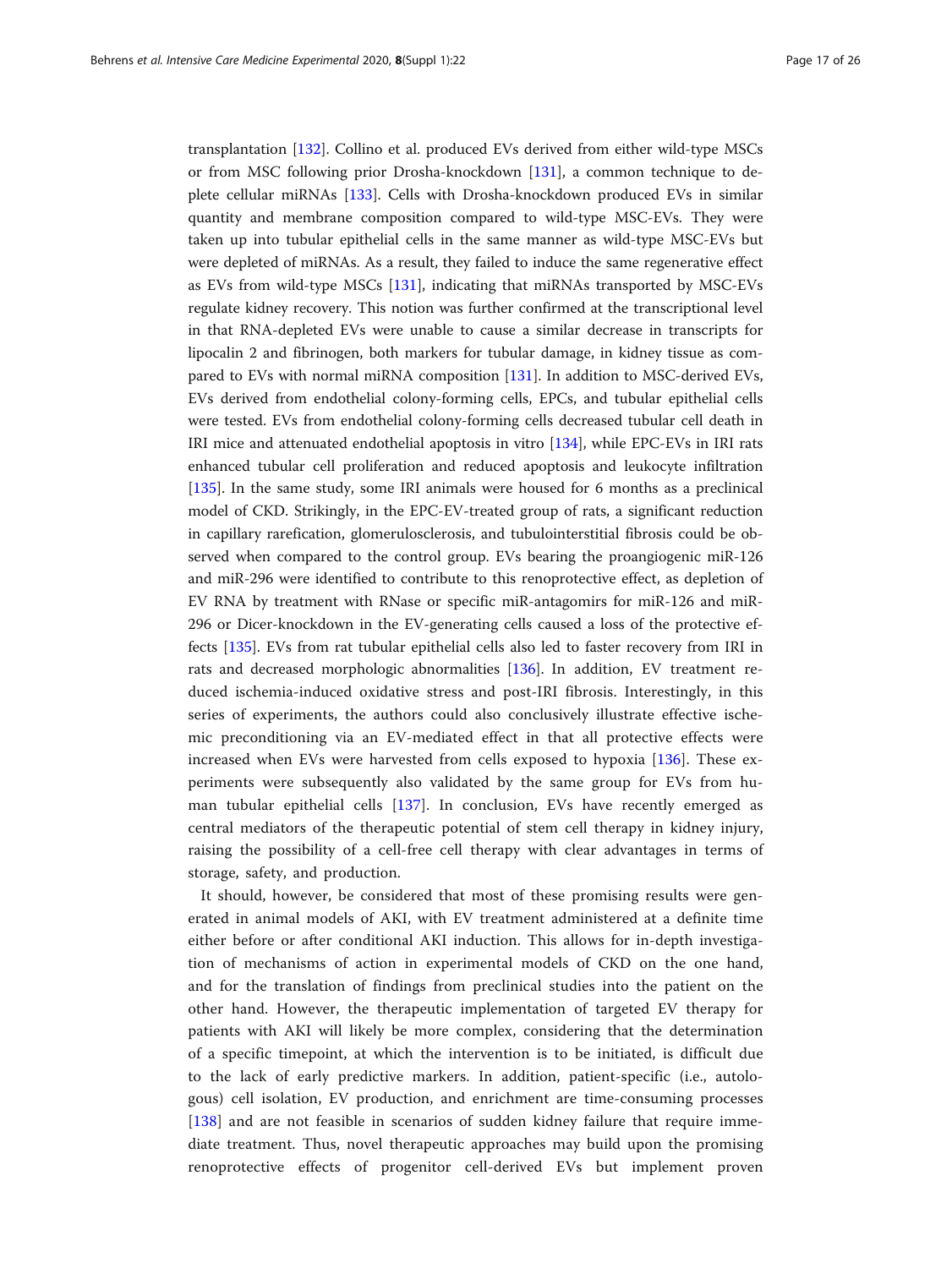beneficial components into artificial nanocarriers with similar characteristics as EVs to generate a readily available, of-the-shelf product for the effective treatment of kidney injury.

# Inhibition and removal of disease-associated EVs

With advancing knowledge on EV subpopulations, one may speculate that editing potentially pathological EVs in the blood, e.g., by removing them or inhibiting them with a blocking molecule, may provide for an alternative approach. A few years ago, a method for the removal of EVs from the blood was suggested that can be easily integrated into standard HD or CVVH devices and is thus relatively easy to implement in RRT patients. In this affinity plasmapheresis platform EVs smaller than 200 nm can pass through hollow fibers, in which molecules bind specific preselected subgroups of EVs with high affinity and thus remove them from the circulating blood stream [[139\]](#page-25-0). Despite the apparent advantages of selective removal of specific EV subpopulations, several limitations of this approach need to be considered: (i) a size restriction for efficient clearance of EVs to those with a diameter of less than 200 nm may not target the EVs with disease-promoting potential [\[139](#page-25-0)]; (ii) modifying the EV composition comprises risks, as deletion of homeostatic EVs may lead to systemic consequences; and (iii) as an invasive technology that requires either arteriovenous fistulas or central venous catheters, it raises the risk of infections and limited patient acceptance. Thus, the potential benefits of affinity plasmapheresis need to be carefully weighed against these potential adverse effects. An alternative therapeutic strategy is the pharmacological inactivation of specific pathological EVs in vivo. Proof of principle for the feasibility of such an approach has been demonstrated by two studies, in which therapeutic antibodies were shown to opsonize tumor-derived EVs from breast cancer and b cell lymphoma cells [\[140](#page-25-0), [141\]](#page-25-0). Even though only the binding of the antibodies to EVs has been proven and not their removal, and although the identification of practical target EV subpopulations will require further research, there seems to be enormous potential in the use of antibody-mediated EV editing as a personalized medicine approach for diseases that are yet not properly treatable.

# **Discussion**

In different forms of kidney disease, EVs including a variety of subpopulations have been identified in blood and urine and are associated with clinical outcome. While in sepsis, as the most frequent cause of AKI, EVs may predict disseminated intravascular coagulation and mortality, in CKD they associate with cardiovascular complications as a frequent cause of co-morbidity and mortality [[142](#page-25-0)]. Notably, EVs from CKD patients directly induce vascular dysfunction and especially calcification, and should hence not only be considered as biomarkers, but rather as mediators of the underlying pathologic processes. In the treatment of ESRD patients, these calcifying effects of EVs from CKD patients also revealed the advantages of new HDF methods as compared to HD. Pathophysiological contributions of EVs were also demonstrated in STEC-HUS, where EVs promote a procoagulant state and take part in the distribution of Stx, and in sepsis, where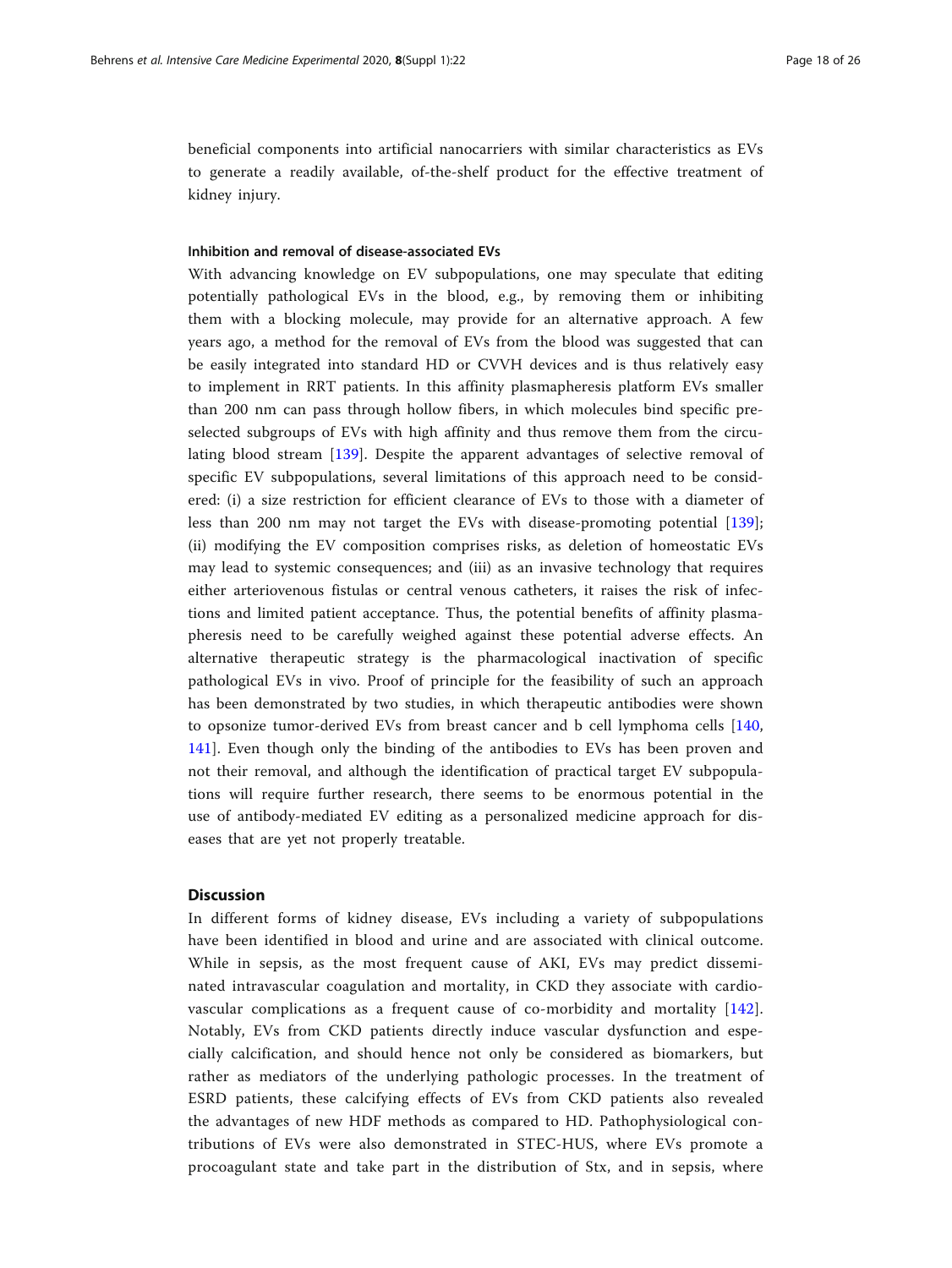EVs mediate hemostasis. As the latter role is likely not restricted to sepsis, EVs may play an important role in pathologic coagulation in various diseases but also modulate hemostasis under physiological conditions. On the other hand, EVs do not only bear detrimental effects, as shown, e.g., by A2MG<sup>+</sup> EVs, which improved the outcome in septic mice and were also detected in blood from human septic patients, hinting toward a potential adaptive host defense mechanism that may potentially be exploited for treatment. A therapeutic approach that has already been tested in animal models is the infusion of EVs from stem or progenitor cells in kidney diseases, especially AKI. While preclinical results are promising, the translation to humans remains difficult, as harvesting of autologous stem and progenitor cells, cell expansion, and isolation/purification of autologous EVs still requires too much time for effective treatment in acute scenarios such as AKI, in particular when the diagnosis cannot be made at an early stage of the disease due to subtle or non-specific clinical symptoms.

As a roadmap for the future clinical use of EVs in kidney disease, several objectives will have to be resolved before EV diagnostics and therapy can be translated from bench to bedside and become useful tools on a day-to-day basis. Firstly, in EV diagnostics, standardization in both pre-analytical and analytical steps will have to be enhanced since current studies tend to lack comparability. In addition, the present cross-sectional studies will have to be complemented by longitudinal studies that test the robustness of diagnostic markers of renal insufficiency, treatment efficacy, and related comorbidities identified by the comparison of patients at different disease stages and healthy individuals. Ideally, these studies would not only follow diseased patients through their progression but also identify the predictive value of certain EV populations in larger cohort studies. In the therapy of kidney disease, EVs derived from progenitor cells have proven their value in preliminary studies, but difficulties in the production of such EVs prevent a broader application of this approach so far. The identification of their beneficial components might help to overcome current obstacles, since it may allow for the selective loading of EVs with these components or for the design of artificial nanocarriers, which share the beneficial characteristics but may in the end become a ready-to-use product in contrast to the time-consuming harvesting of EVs from autologous stem cells. Independent of the success of these concepts, the evaluation of pharmacodynamics and pharmacokinetics of any treatment that involves the administration of exogenous EVs to a patient is essential before this kind of EV therapy can advance from the experimental phase to a clinical strategy. Over and above that, editing of circulating EVs by either inhibition or removal of pathologic EVs is a strategy that may complement the use of therapeutic EVs in the scope of personalized medicine in intensive care. While the technical requirements appear to be in reach, the selection of the detrimental populations of EVs remains challenging. So far, most functional analyses of EVs in kidney disease were performed using bulk preparations, and different populations were only evaluated in diagnostics. Therefore, it will be essential to identify distinct subpopulations of EVs that bear adverse effects in order to be able to achieve the goal of modifying endogenous EV populations as a therapeutic approach. Taking into account these promising prospects not only in diagnostics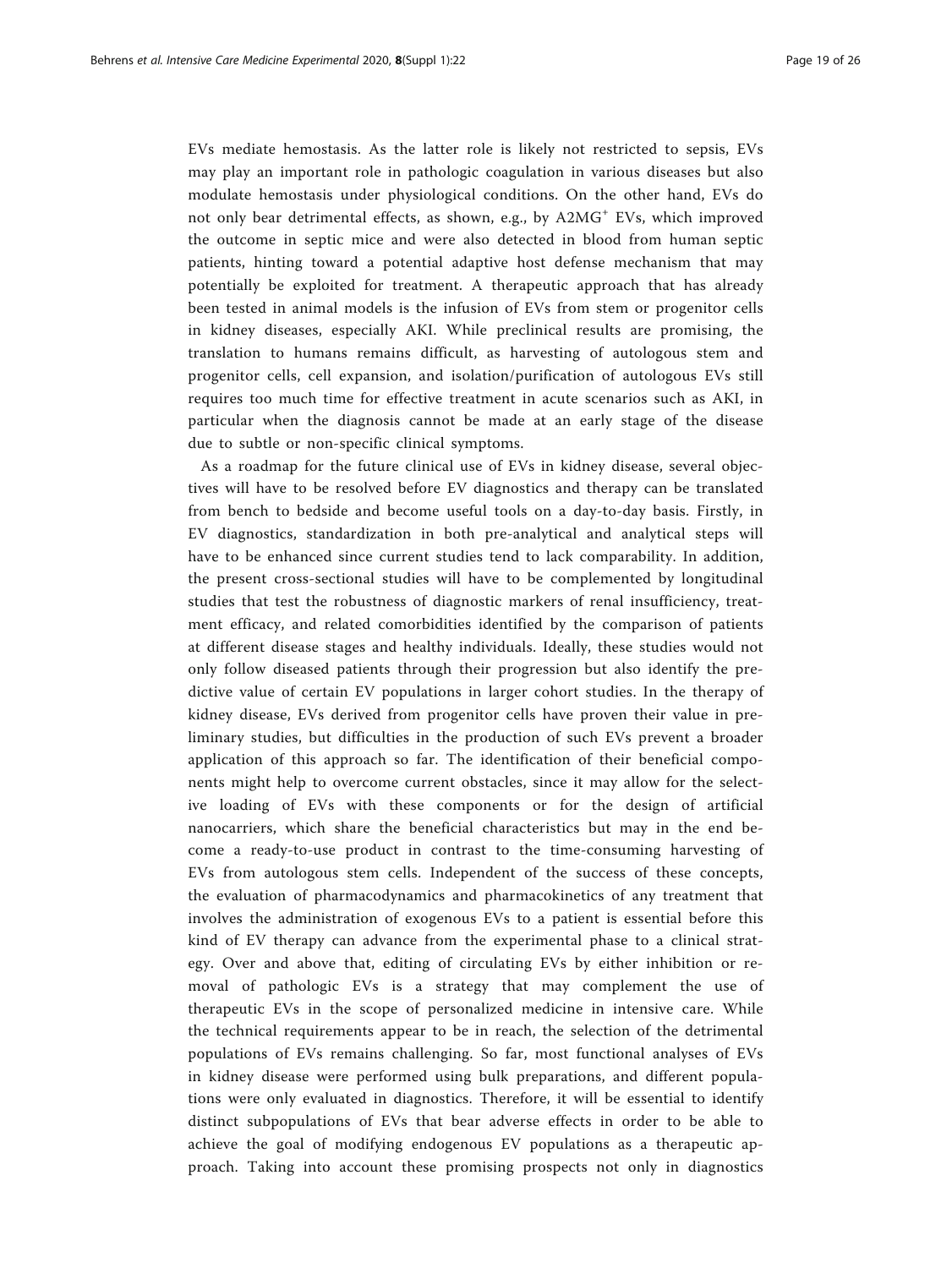but also in the therapy of kidney disease, it seems that so far, we are only seeing the tip of the iceberg of the many functions and possibilities of EVs.

# Conclusion

In the past decade, EVs have become identified as mediators of intercellular communication, and as biomarkers and potential propagators or modulators of pathologic processes in renal disease. Accordingly, an increasing body of work elucidates links between fundamental aspects of EV biology, specifically conditions of release, trafficking, targeting abilities, uptake routes, and bio-distribution profiles of EVs, with the pathophysiology of kidney disease. Consequently, EVs have emerged as both diagnostic biomarkers of and pathophysiologic contributors to various kidney diseases, including acute conditions like HUS and sepsis-induced AKI, but also CKD. The differentiation of the heterogenous population of EVs into subtypes for functional analysis, and further characterization of their cargo as well as physical and functional properties is challenging. While recent technical advances have identified specific subpopulations of EVs that can differentiate patients with kidney disease from healthy individuals, their prognostic reliability remains elusive, even if first studies in this regard show promising results. Furthermore, the functional relevance of EVs as mediators of disease processes but also as potential protective mechanism is complex. In order to promote the translation of the rapidly advancing knowledge regarding the role of EVs in kidney disease into clinically successful therapies, a comprehensive understanding of the underlying biology of EV cargo uptake and processing appears to be fundamental. In conjunction with the recent advances, these new insights encourage specialists in renal and cardiovascular biology, signaling, proteomics, lipidomics, and nanotechnology to join forces with clinicians in order to define, probe, and optimize the use of EVs as novel cell-free therapeutic strategy for widespread diseases like CKD.

# Abbreviations

A2MG: Alpha-2-macroglobulin; AKI: Acute kidney injury; AQP1: Aquaporin-1; ATF3: Activating transcription factor 3; B-EVs: B cell/B lymphocyte-derived extracellular vesicles; CKD: Chronic kidney disease; COX-2: Cyclooxygenase-2; CVVH: Continuous venovenous hemofiltration; EC: Endothelial cell; EHEC: Enterohemorrhagic E. coli (see also STEC); eNOS: Endothelial nitric oxide synthase; EPC: Endothelial progenitor cell; EPCR: Endothelial protein C receptor; ESRD: End-stage renal disease; EV: Extracellular vesicle; FOXM1: forkhead box protein M1; (e)GFR: (Estimated) glomerular filtration rate; GLRX2: Glutaredoxin 2; GRP: Gla-rich protein; HD: Hemodialysis; HDF: Hemodiafiltration; HUS: Hemolyticuremic syndrome; IκBα: Nuclear factor of kappa light polypeptide gene enhancer in B-cells inhibitor, α; iNOS: Inducible nitric oxide synthase; IRI: Ischemia/reperfusion injury; KDIGO: Kidney Disease: Improving Global Outcomes; leu: Leucocyte; Mo: Monocyte; MPO: Myeloperoxidase; MSC: Mesenchymal stem cell; Nφ: Neutrophil granulocyte; NFκB: Nuclear factor kappa-light-chain-enhancer of activated B-cells; PD: Peritoneal dialysis; PD-L2: Programmed cell death 1 ligand 2; plt: Platelet; PMN: Granulocyte (polymorphonuclear neutrophil); PRDX3: Peroxiredoxin 3; PS: Phosphatidylserine; RBC: Red blood cell; RRT: Renal replacement therapy; sCr: Serum creatinine; SELS: Selenoprotein S; SOD(2): Superoxide dismutase (2); STEC: Shigatoxigenic E. coli (see also EHEC); STEC-HUS: Shiga toxin-induced hemolytic-uremic syndrome; Stx: Shiga toxin; T-EVs: T cell/T lymphocyte-derived extracellular vesicles; TF: Tissue factor; uEV: Urinary extracellular vesicle; VSMC: Vascular smooth muscle cell

#### Acknowledgements

Not applicable.

#### About this supplement

This article has been published as part of Intensive Care Medicine Experimental Volume 8 Supplement 1, 2020: Proceedings from the Fourth International Symposium on Acute Pulmonary Injury and Translation Research (INSPIRES IV). The full contents of the supplement are available at [https://icm-experimental.springeropen.com/articles/](https://icm-experimental.springeropen.com/articles/supplements/volume-8-supplement-1) [supplements/volume-8-supplement-1](https://icm-experimental.springeropen.com/articles/supplements/volume-8-supplement-1).

## Authors' contributions

FB, JH, WMK, and SS have substantially contributed to the conception or design of the work, designed the figures, drafted the article, and revised it critically for important intellectual content. All authors have approved the final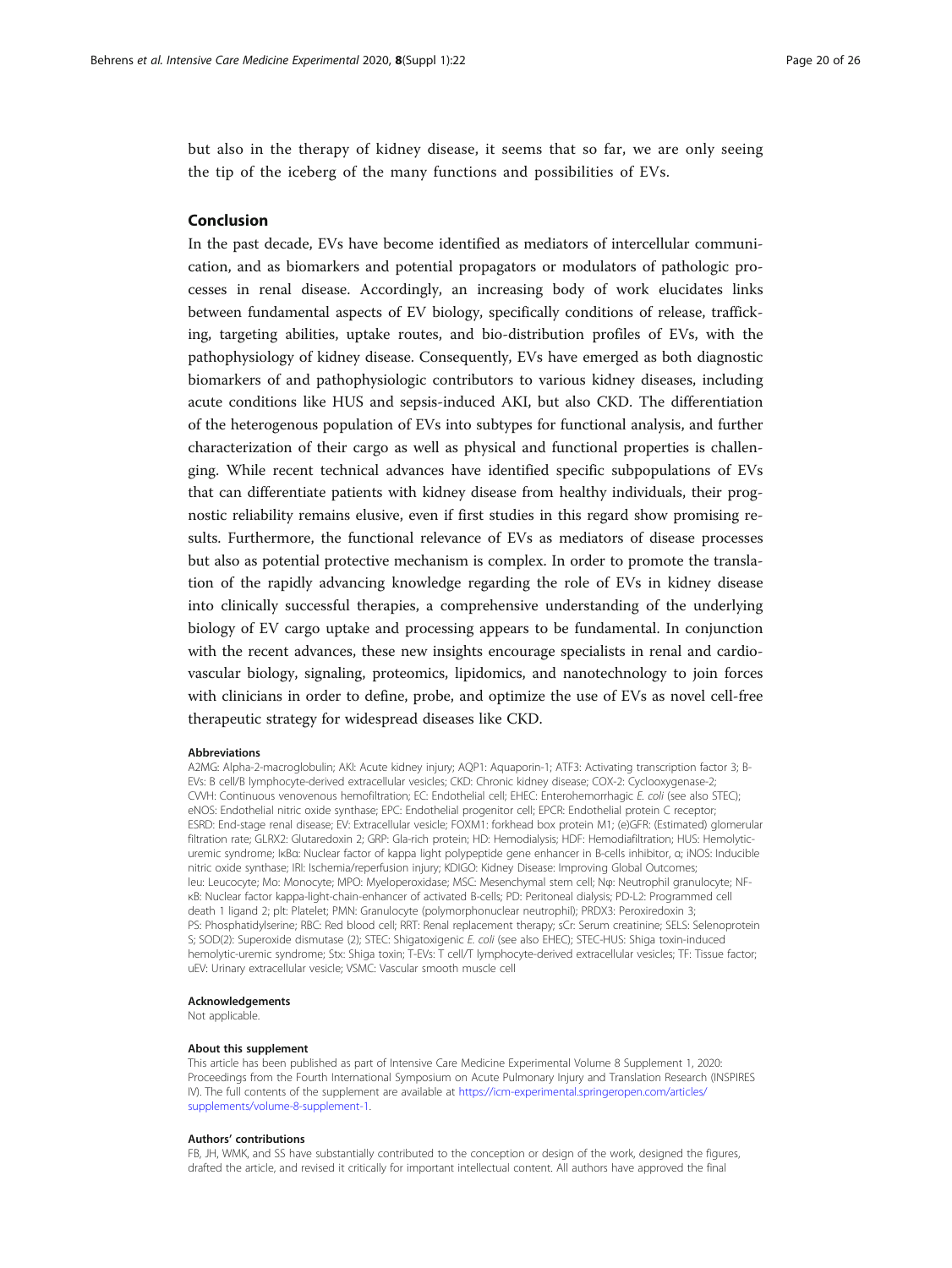<span id="page-20-0"></span>version of the article to be published, and agreed to be accountable for all aspects of the work in ensuring that questions related to the accuracy or integrity of any part of the work are appropriately investigated and resolved.

# Funding

WMK was supported by the Deutsche Forschungsgemeinschaft (DFG), the Bundesministerium für Bildung und Forschung (BMBF), the Deutsches Zentrum für Herz- und Kreislaufforschung (DZHK), the Canadian Institutes for Health Research (CIHR), and the Heart and Stroke Foundation of Canada (HSFC). SS was supported by the Deutsche Stiftung für Herzforschung.

#### Availability of data and materials

Not applicable.

### Ethics approval and consent to participate

Not applicable.

### Consent for publication

Not applicable.

# Competing interests

The authors declare that they have no competing interests.

#### Author details

<sup>1</sup>Institute of Physiology, Charité - Universitätsmedizin Berlin, Charitéplatz 1, 10117 Berlin, Germany. <sup>2</sup>Department of Pediatric Gastroenterology, Nephrology and Metabolic Diseases, Charité – Universitätsmedizin Berlin, Augustenburger Platz 1, 13353 Berlin, Germany. <sup>3</sup>DZHK (German Centre for Cardiovascular Research), partner site Berlin, 10117 Berlin, Germany. <sup>4</sup>The Keenan Research Centre for Biomedical Science at St. Michael's, Toronto, Canada. <sup>5</sup>Departments of Surgery and Physiology, University of Toronto, Toronto, Canada.

#### Received: 14 July 2020 Accepted: 16 July 2020 Published: 18 December 2020

References

- 1. Hoste EA, Bagshaw SM, Bellomo R, Cely CM, Colman R, Cruz DN, Edipidis K, Forni LG, Gomersall CD, Govil D, Honore PM, Joannes-Boyau O, Joannidis M, Korhonen AM, Lavrentieva A, Mehta RL, Palevsky P, Roessler E, Ronco C, Uchino S, Vazquez JA, Vidal Andrade E, Webb S, Kellum JA (2015) Epidemiology of acute kidney injury in critically ill patients: the multinational AKI-EPI study. Intensive Care Med 41:1411–1423
- 2. (2012) KDIGO clinical practice guideline for acute kidney injury. Kidney International Supplements 2
- 3. Lameire N, Van Biesen W, Vanholder R (2005) Acute renal failure. Lancet 365:417–430
- 4. Chawla LS, Eggers PW, Star RA, Kimmel PL (2014) Acute kidney injury and chronic kidney disease as interconnected syndromes. N Engl J Med 371:58–66
- 5. Thomas ME, Blaine C, Dawnay A, Devonald MA, Ftouh S, Laing C, Latchem S, Lewington A, Milford DV, Ostermann M (2015) The definition of acute kidney injury and its use in practice. Kidney Int 87:62–73
- 6. Bellomo R, Kellum JA, Ronco C (2012) Acute kidney injury. Lancet 380:756–766
- 7. Barasch J, Zager R, Bonventre JV (2017) Acute kidney injury: a problem of definition. Lancet 389:779–781
- 8. Linkermann A, Chen G, Dong G, Kunzendorf U, Krautwald S, Dong Z (2014) Regulated cell death in AKI. J Am Soc Nephrol 25:2689–2701
- 9. He L, Wei Q, Liu J, Yi M, Liu Y, Liu H, Sun L, Peng Y, Liu F, Venkatachalam MA, Dong Z (2017) AKI on CKD: heightened injury, suppressed repair, and the underlying mechanisms. Kidney Int 92:1071–1083
- 10. Venkatachalam MA, Griffin KA, Lan R, Geng H, Saikumar P, Bidani AK (2010) Acute kidney injury: a springboard for progression in chronic kidney disease. Am J Physiol Renal Physiol 298:F1078–F1094
- 11. Chertow GM, Burdick E, Honour M, Bonventre JV, Bates DW (2005) Acute kidney injury, mortality, length of stay, and costs in hospitalized patients. J Am Soc Nephrol 16:3365–3370
- 12. (2013) KDIGO 2012 clinical practice guideline for the evaluation and management of chronic kidney disease. Kidney International Supplements 3
- 13. Jha V, Garcia-Garcia G, Iseki K, Li Z, Naicker S, Plattner B, Saran R, Wang AY, Yang CW (2013) Chronic kidney disease: global dimension and perspectives. Lancet 382:260–272
- 14. Zheng Y, Ley SH, Hu FB (2018) Global aetiology and epidemiology of type 2 diabetes mellitus and its complications. Nat Rev Endocrinol 14:88–98
- 15. Rossier BC, Bochud M, Devuyst O (2017) The Hypertension Pandemic: An Evolutionary Perspective. Physiology (Bethesda) 32:112–125
- 16. Saklayen MG (2018) The Global Epidemic of the Metabolic Syndrome. Curr Hypertens Rep 20:12
- 17. Pasala S, Carmody JB (2017) How to use... serum creatinine, cystatin C and GFR. Arch Dis Child Educ Pract Ed 102:37–43
- 18. Zeisberg M, Neilson EG (2010) Mechanisms of tubulointerstitial fibrosis. J Am Soc Nephrol 21:1819–1834
- 19. Vervloet M, Cozzolino M (2017) Vascular calcification in chronic kidney disease: different bricks in the wall? Kidney Int 91: 808–817
- 20. Yanez-Mo M, Siljander PR, Andreu Z, Zavec AB, Borras FE, Buzas EI, Buzas K, Casal E, Cappello F, Carvalho J, Colas E, Cordeiro-da Silva A, Fais S, Falcon-Perez JM, Ghobrial IM, Giebel B, Gimona M, Graner M, Gursel I, Gursel M, Heegaard NH, Hendrix A, Kierulf P, Kokubun K, Kosanovic M, Kralj-Iglic V, Kramer-Albers EM, Laitinen S, Lasser C, Lener T, Ligeti E, Line A, Lipps G, Llorente A, Lotvall J, Mancek-Keber M, Marcilla A, Mittelbrunn M, Nazarenko I, Nolte-'t Hoen EN, Nyman TA, O'Driscoll L, Olivan M, Oliveira C, Pallinger E, Del Portillo HA, Reventos J, Rigau M, Rohde E, Sammar M, Sanchez-Madrid F, Santarem N, Schallmoser K, Ostenfeld MS, Stoorvogel W, Stukelj R, Van der Grein SG, Vasconcelos MH,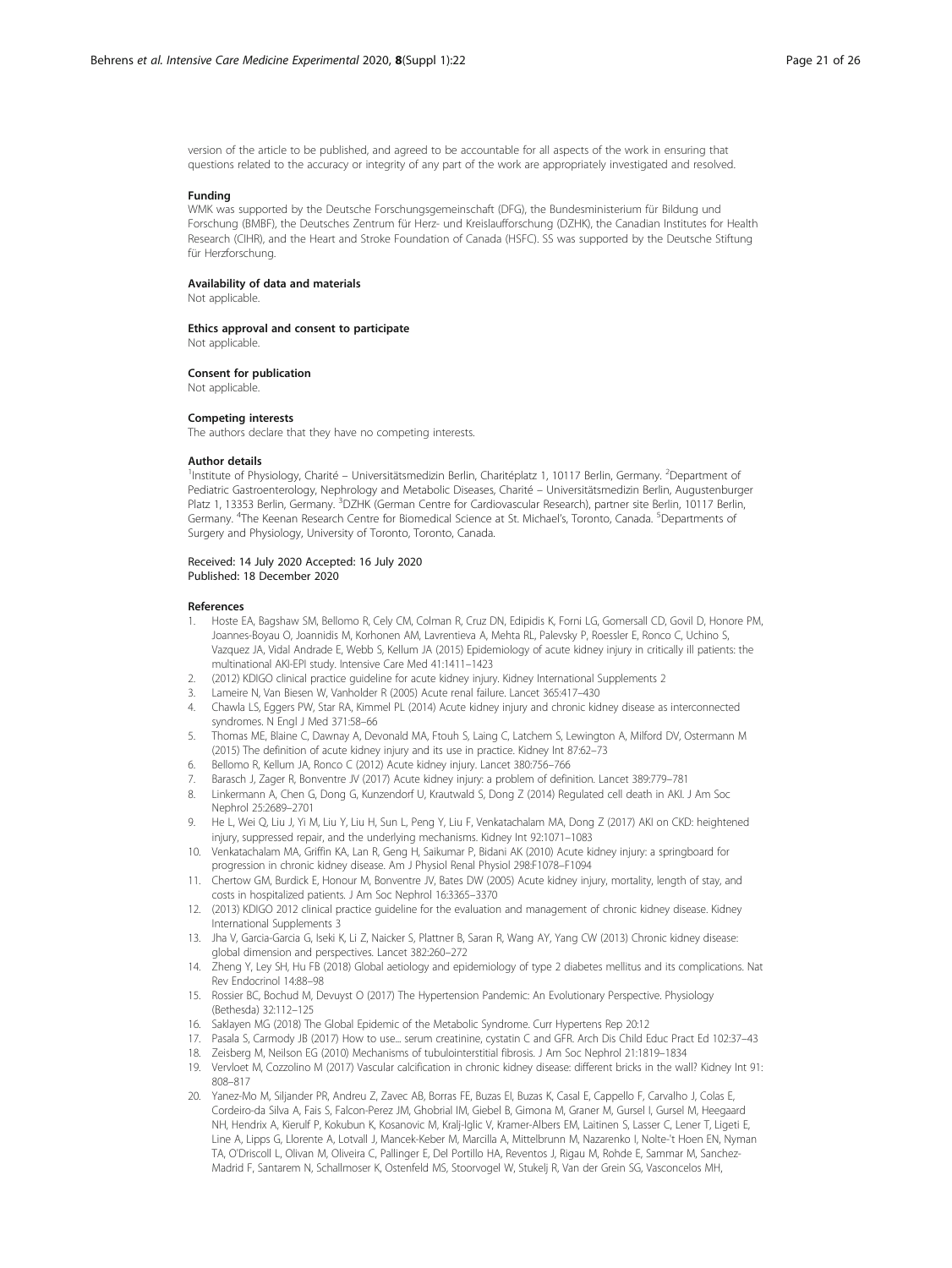Wauben MH, De Wever O (2015) Biological properties of extracellular vesicles and their physiological functions. J Extracell Vesicles 4:27066

- <span id="page-21-0"></span>21. Maas SLN, Breakefield XO, Weaver AM (2017) Extracellular Vesicles: Unique Intercellular Delivery Vehicles. Trends Cell Biol 27:172–188
- 22. Thery C, Witwer KW, Aikawa E, Alcaraz MJ, Anderson JD, Andriantsitohaina R, Antoniou A, Arab T, Archer F, Atkin-Smith GK, Ayre DC, Bach JM, Bachurski D, Baharvand H, Balaj L, Baldacchino S, Bauer NN, Baxter AA, Bebawy M, Beckham C, Bedina Zavec A, Benmoussa A, Berardi AC, Bergese P, Bielska E, Blenkiron C, Bobis-Wozowicz S, Boilard E, Boireau W, Bongiovanni A, Borras FE, Bosch S, Boulanger CM, Breakefield X, Breglio AM, Brennan MA, Brigstock DR, Brisson A, Broekman ML, Bromberg JF, Bryl-Gorecka P, Buch S, Buck AH, Burger D, Busatto S, Buschmann D, Bussolati B, Buzas EI, Byrd JB, Camussi G, Carter DR, Caruso S, Chamley LW, Chang YT, Chen C, Chen S, Cheng L, Chin AR, Clayton A, Clerici SP, Cocks A, Cocucci E, Coffey RJ, Cordeiro-da-Silva A, Couch Y, Coumans FA, Coyle B, Crescitelli R, Criado MF, D'Souza-Schorey C, Das S, Datta Chaudhuri A, de Candia P, De Santana EF, De Wever O, Del Portillo HA, Demaret T, Deville S, Devitt A, Dhondt B, Di Vizio D, Dieterich LC, Dolo V, Dominguez Rubio AP, Dominici M, Dourado MR, Driedonks TA, Duarte FV, Duncan HM, Eichenberger RM, Ekstrom K, El Andaloussi S, Elie-Caille C, Erdbrugger U, Falcon-Perez JM, Fatima F, Fish JE, Flores-Bellver M, Forsonits A, Frelet-Barrand A, Fricke F, Fuhrmann G, Gabrielsson S, Gamez-Valero A, Gardiner C, Gartner K, Gaudin R, Gho YS, Giebel B, Gilbert C, Gimona M, Giusti I, Goberdhan DC, Gorgens A, Gorski SM, Greening DW, Gross JC, Gualerzi A, Gupta GN, Gustafson D, Handberg A, Haraszti RA, Harrison P, Hegyesi H, Hendrix A, Hill AF, Hochberg FH, Hoffmann KF, Holder B, Holthofer H, Hosseinkhani B, Hu G, Huang Y, Huber V, Hunt S, Ibrahim AG, Ikezu T, Inal JM, Isin M, Ivanova A, Jackson HK, Jacobsen S, Jay SM, Jayachandran M, Jenster G, Jiang L, Johnson SM, Jones JC, Jong A, Jovanovic-Talisman T, Jung S, Kalluri R, Kano SI, Kaur S, Kawamura Y, Keller ET, Khamari D, Khomyakova E, Khvorova A, Kierulf P, Kim KP, Kislinger T, Klingeborn M, Klinke DJ, 2nd, Kornek M, Kosanovic MM, Kovacs AF, Kramer-Albers EM, Krasemann S, Krause M, Kurochkin IV, Kusuma GD, Kuypers S, Laitinen S, Langevin SM, Languino LR, Lannigan J, Lasser C, Laurent LC, Lavieu G, Lazaro-Ibanez E, Le Lay S, Lee MS, Lee YXF, Lemos DS, Lenassi M, Leszczynska A, Li IT, Liao K, Libregts SF, Ligeti E, Lim R, Lim SK, Line A, Linnemannstons K, Llorente A, Lombard CA, Lorenowicz MJ, Lorincz AM, Lotvall J, Lovett J, Lowry MC, Loyer X, Lu Q, Lukomska B, Lunavat TR, Maas SL, Malhi H, Marcilla A, Mariani J, Mariscal J, Martens-Uzunova ES, Martin-Jaular L, Martinez MC, Martins VR, Mathieu M, Mathivanan S, Maugeri M, McGinnis LK, McVey MJ, Meckes DG, Jr., Meehan KL, Mertens I, Minciacchi VR, Moller A, Moller Jorgensen M, Morales-Kastresana A, Morhayim J, Mullier F, Muraca M, Musante L, Mussack V, Muth DC, Myburgh KH, Najrana T, Nawaz M, Nazarenko I, Nejsum P, Neri C, Neri T, Nieuwland R, Nimrichter L, Nolan JP, Nolte-'t Hoen EN, Noren Hooten N, O'Driscoll L, O'Grady T, O'Loghlen A, Ochiya T, Olivier M, Ortiz A, Ortiz LA, Osteikoetxea X, Ostergaard O, Ostrowski M, Park J, Pegtel DM, Peinado H, Perut F, Pfaffl MW, Phinney DG, Pieters BC, Pink RC, Pisetsky DS, Pogge von Strandmann E, Polakovicova I, Poon IK, Powell BH, Prada I, Pulliam L, Quesenberry P, Radeghieri A, Raffai RL, Raimondo S, Rak J, Ramirez MI, Raposo G, Rayyan MS, Regev-Rudzki N, Ricklefs FL, Robbins PD, Roberts DD, Rodrigues SC, Rohde E, Rome S, Rouschop KM, Rughetti A, Russell AE, Saa P, Sahoo S, Salas-Huenuleo E, Sanchez C, Saugstad JA, Saul MJ, Schiffelers RM, Schneider R, Schoyen TH, Scott A, Shahaj E, Sharma S, Shatnyeva O, Shekari F, Shelke GV, Shetty AK, Shiba K, Siljander PR, Silva AM, Skowronek A, Snyder OL, 2nd, Soares RP, Sodar BW, Soekmadji C, Sotillo J, Stahl PD, Stoorvogel W, Stott SL, Strasser EF, Swift S, Tahara H, Tewari M, Timms K, Tiwari S, Tixeira R, Tkach M, Toh WS, Tomasini R, Torrecilhas AC, Tosar JP, Toxavidis V, Urbanelli L, Vader P, van Balkom BW, van der Grein SG, Van Deun J, van Herwijnen MJ, Van Keuren-Jensen K, van Niel G, van Royen ME, van Wijnen AJ, Vasconcelos MH, Vechetti IJ, Jr., Veit TD, Vella LJ, Velot E, Verweij FJ, Vestad B, Vinas JL, Visnovitz T, Vukman KV, Wahlgren J, Watson DC, Wauben MH, Weaver A, Webber JP, Weber V, Wehman AM, Weiss DJ, Welsh JA, Wendt S, Wheelock AM, Wiener Z, Witte L, Wolfram J, Xagorari A, Xander P, Xu J, Yan X, Yanez-Mo M, Yin H, Yuana Y, Zappulli V, Zarubova J, Zekas V, Zhang JY, Zhao Z, Zheng L, Zheutlin AR, Zickler AM, Zimmermann P, Zivkovic AM, Zocco D, Zuba-Surma EK, (2018) Minimal information for studies of extracellular vesicles 2018 (MISEV2018): a position statement of the International Society for Extracellular Vesicles and update of the MISEV2014 guidelines. J Extracell Vesicles 7: 1535750
- 23. Menck K, Bleckmann A, Schulz M, Ries L, Binder C, (2017) Isolation and characterization of microvesicles from peripheral blood. J Vis Exp
- 24. Cocucci E, Meldolesi J (2015) Ectosomes and exosomes: shedding the confusion between extracellular vesicles. Trends Cell Biol 25:364–372
- 25. Lawson C, Vicencio JM, Yellon DM, Davidson SM (2016) Microvesicles and exosomes: new players in metabolic and cardiovascular disease. J Endocrinol 228:R57–R71
- 26. Raposo G, Stoorvogel W (2013) Extracellular vesicles: exosomes, microvesicles, and friends. J Cell Biol 200:373–383
- 27. Akers JC, Gonda D, Kim R, Carter BS, Chen CC (2013) Biogenesis of extracellular vesicles (EV): exosomes, microvesicles, retrovirus-like vesicles, and apoptotic bodies. J Neurooncol 113:1–11
- 28. Barteneva NS, Fasler-Kan E, Bernimoulin M, Stern JN, Ponomarev ED, Duckett L, Vorobjev IA (2013) Circulating microparticles: square the circle. BMC Cell Biol 14:23
- 29. Szatanek R, Baj-Krzyworzeka M, Zimoch J, Lekka M, Siedlar M, Baran J (2017) The methods of choice for extracellular vesicles (EVs) characterization. Int J Mol Sci 18
- 30. Svenningsen P, Sabaratnam R, Jensen BL, (2019) Urinary extracellular vesicles: Origin, role as intercellular messengers and biomarkers; efficient sorting and potential treatment options. Acta Physiol (Oxf): e13346
- 31. Nomura S (2017) Extracellular vesicles and blood diseases. Int J Hematol 105:392–405
- 32. Szabo G, Momen-Heravi F (2017) Extracellular vesicles in liver disease and potential as biomarkers and therapeutic targets. Nat Rev Gastroenterol Hepatol 14:455–466
- 33. Duan P, Tan J, Miao Y, Zhang Q (2019) Potential role of exosomes in the pathophysiology, diagnosis, and treatment of hypoxic diseases. Am J Transl Res 11:1184–1201
- 34. Erdbrugger U, Le TH (2016) Extracellular vesicles in renal diseases: more than novel biomarkers? J Am Soc Nephrol 27:12–26
- 35. Sullo N, Mariani S, JnTala M, Kumar T, Wozniak MJ, Smallwood D, Pais P, Westrope C, Lotto A, Murphy GJ (2018) An observational cohort feasibility study to identify microvesicle and micro-RNA biomarkers of acute kidney injury following pediatric cardiac surgery. Pediatr Crit Care Med 19:816–830
- 36. Sonoda H, Yokota-Ikeda N, Oshikawa S, Kanno Y, Yoshinaga K, Uchida K, Ueda Y, Kimiya K, Uezono S, Ueda A, Ito K, Ikeda M (2009) Decreased abundance of urinary exosomal aquaporin-1 in renal ischemia-reperfusion injury. Am J Physiol Renal Physiol 297:F1006–F1016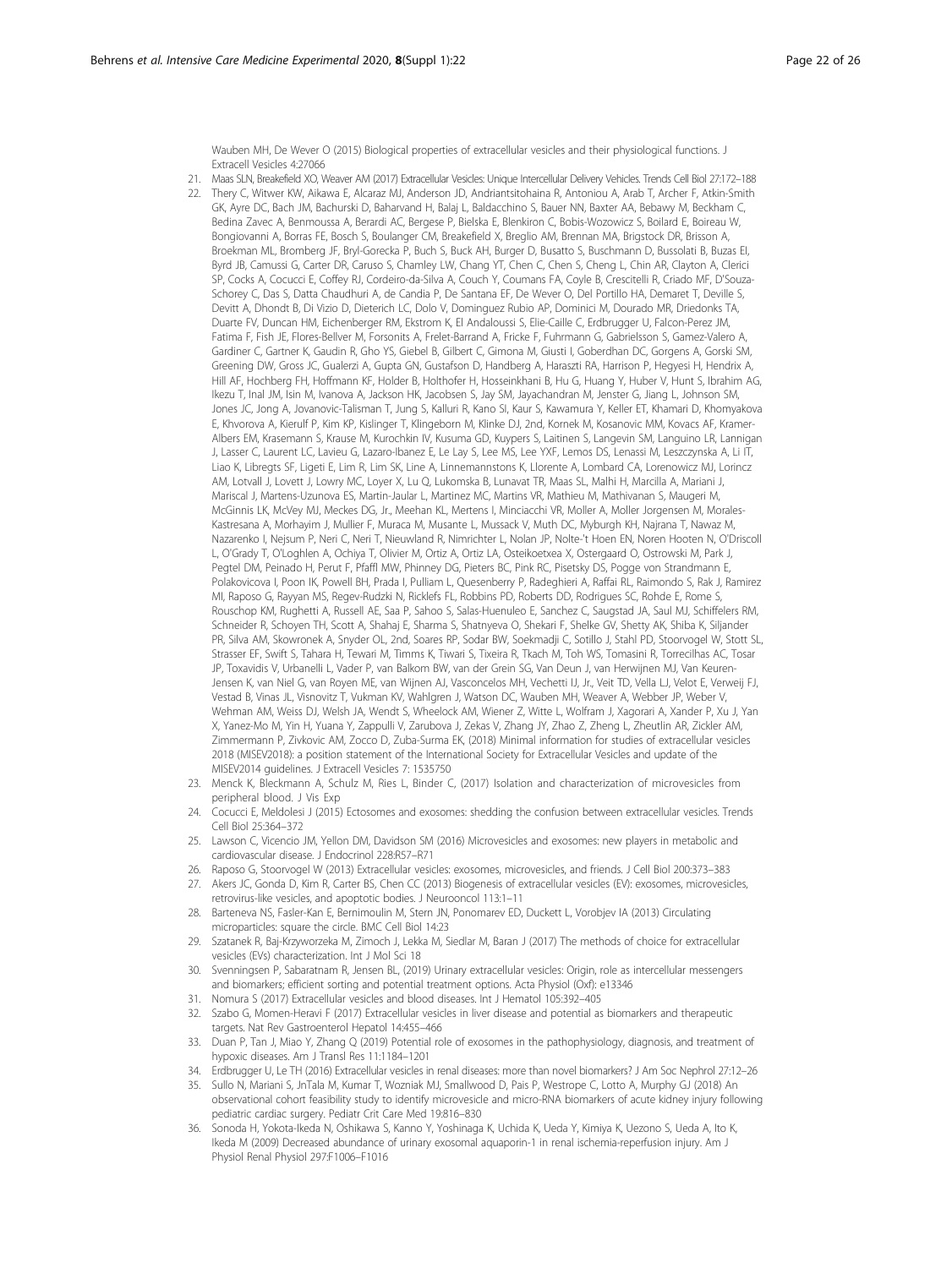- <span id="page-22-0"></span>37. Zhou H, Pisitkun T, Aponte A, Yuen PS, Hoffert JD, Yasuda H, Hu X, Chawla L, Shen RF, Knepper MA, Star RA (2006) Exosomal fetuin-A identified by proteomics: a novel urinary biomarker for detecting acute kidney injury. Kidney Int 70: 1847–1857
- 38. Zhou H, Cheruvanky A, Hu X, Matsumoto T, Hiramatsu N, Cho ME, Berger A, Leelahavanichkul A, Doi K, Chawla LS, Illei GG, Kopp JB, Balow JE, Austin HA 3rd, Yuen PS, Star RA (2008) Urinary exosomal transcription factors, a new class of biomarkers for renal disease. Kidney Int 74:613–621
- 39. Reinhart K, Daniels R, Kissoon N, Machado FR, Schachter RD, Finfer S (2017) Recognizing Sepsis as a Global Health Priority - A WHO Resolution. N Engl J Med 377:414–417
- 40. Fleischmann C, Scherag A, Adhikari NK, Hartog CS, Tsaganos T, Schlattmann P, Angus DC, Reinhart K, International Forum of Acute Care T (2016) Assessment of global incidence and mortality of hospital-treated sepsis. Current Estimates and Limitations. Am J Respir Crit Care Med 193:259–272
- 41. Bellomo R, Kellum JA, Ronco C, Wald R, Martensson J, Maiden M, Bagshaw SM, Glassford NJ, Lankadeva Y, Vaara ST, Schneider A (2017) Acute kidney injury in sepsis. Intensive Care Med 43:816–828
- 42. Nieuwland R, Berckmans RJ, McGregor S, Boing AN, Romijn FP, Westendorp RG, Hack CE, Sturk A (2000) Cellular origin and procoagulant properties of microparticles in meningococcal sepsis. Blood 95:930–935
- 43. Timar CI, Lorincz AM, Csepanyi-Komi R, Valyi-Nagy A, Nagy G, Buzas EI, Ivanyi Z, Kittel A, Powell DW, McLeish KR, Ligeti E (2013) Antibacterial effect of microvesicles released from human neutrophilic granulocytes. Blood 121:510–518
- 44. Fujimi S, Ogura H, Tanaka H, Koh T, Hosotsubo H, Nakamori Y, Kuwagata Y, Shimazu T, Sugimoto H (2002) Activated polymorphonuclear leukocytes enhance production of leukocyte microparticles with increased adhesion molecules in patients with sepsis. J Trauma 52:443–448
- 45. O'Dea KP, Porter JR, Tirlapur N, Katbeh U, Singh S, Handy JM, Takata M (2016) Circulating microvesicles are elevated acutely following major burns injury and associated with clinical severity. PLoS One 11:e0167801
- 46. Lashin HMS, Nadkarni S, Oggero S, Jones HR, Knight JC, Hinds CJ, Perretti M (2018) Microvesicle subsets in sepsis due to community acquired pneumonia compared to faecal peritonitis. Shock 49:393–401
- 47. Zhang Y, Meng H, Ma R, He Z, Wu X, Cao M, Yao Z, Zhao L, Li T, Deng R, Dong Z, Tian Y, Bi Y, Kou J, Thatte HS, Zhou J, Shi J (2016) Circulating microparticles, blood cells, and endothelium induce procoagulant activity in sepsis through phosphatidylserine exposure. Shock 45:299–307
- 48. Matsumoto H, Yamakawa K, Ogura H, Koh T, Matsumoto N, Shimazu T (2017) Clinical significance of tissue factor and CD13 double-positive microparticles in Sirs patients with trauma and severe sepsis. Shock 47:409–415
- 49. Colbert JF, Schmidt EP (2016) Endothelial and Microcirculatory Function and Dysfunction in Sepsis. Clin Chest Med 37: 263–275
- 50. Levi M, van der Poll T (2017) Coagulation and sepsis. Thromb Res 149:38–44
- 51. Soriano AO, Jy W, Chirinos JA, Valdivia MA, Velasquez HS, Jimenez JJ, Horstman LL, Kett DH, Schein RM, Ahn YS (2005) Levels of endothelial and platelet microparticles and their interactions with leukocytes negatively correlate with organ dysfunction and predict mortality in severe sepsis. Crit Care Med 33:2540–2546
- 52. Lehner GF, Harler U, Haller VM, Feistritzer C, Hasslacher J, Dunzendorfer S, Bellmann R, Joannidis M (2016) Characterization of microvesicles in septic shock using high-sensitivity flow cytometry. Shock 46:373–381
- 53. Matsumoto H, Yamakawa K, Ogura H, Koh T, Matsumoto N, Shimazu T (2015) Enhanced expression of cell-specific surface antigens on endothelial microparticles in sepsis-induced disseminated intravascular coagulation. Shock 43:443–449
- 54. van Ierssel SH, Van Craenenbroeck EM, Hoymans VY, Vrints CJ, Conraads VM, Jorens PG (2013) Endothelium dependent vasomotion and in vitro markers of endothelial repair in patients with severe sepsis: an observational study. PLoS One 8: e69499
- 55. Woth G, Tokes-Fuzesi M, Magyarlaki T, Kovacs GL, Vermes I, Muhl D (2012) Activated platelet-derived microparticle numbers are elevated in patients with severe fungal (Candida albicans) sepsis. Ann Clin Biochem 49:554–560
- 56. Ogura H, Kawasaki T, Tanaka H, Koh T, Tanaka R, Ozeki Y, Hosotsubo H, Kuwagata Y, Shimazu T, Sugimoto H (2001) Activated platelets enhance microparticle formation and platelet-leukocyte interaction in severe trauma and sepsis. J Trauma 50:801–809
- 57. Tokes-Fuzesi M, Woth G, Ernyey B, Vermes I, Muhl D, Bogar L, Kovacs GL (2013) Microparticles and acute renal dysfunction in septic patients. J Crit Care 28:141–147
- 58. Rello J, Valenzuela-Sanchez F, Ruiz-Rodriguez M, Moyano S (2017) Sepsis: a review of advances in management. Adv Ther 34:2393–2411
- 59. Angus DC, van der Poll T (2013) Severe sepsis and septic shock. N Engl J Med 369:2063
- 60. Im EJ, Lee CH, Moon PG, Rangaswamy GG, Lee B, Lee JM, Lee JC, Jee JG, Bae JS, Kwon TK, Kang KW, Jeong MS, Lee JE, Jung HS, Ro HJ, Jun S, Kang W, Seo SY, Cho YE, Song BJ, Baek MC (2019) Sulfisoxazole inhibits the secretion of small extracellular vesicles by targeting the endothelin receptor A. Nat Commun 10:1387
- 61. Delabranche X, Boisrame-Helms J, Asfar P, Berger A, Mootien Y, Lavigne T, Grunebaum L, Lanza F, Gachet C, Freyssinet JM, Toti F, Meziani F (2013) Microparticles are new biomarkers of septic shock-induced disseminated intravascular coagulopathy. Intensive Care Med 39:1695–1703
- 62. Kawamoto E, Masui-Ito A, Eguchi A, Soe ZY, Prajuabjinda O, Darkwah S, Park EJ, Imai H, Shimaoka M (2019) Integrin and PD-1 ligand expression on circulating extracellular vesicles in systemic inflammatory response syndrome and sepsis. Shock 52:13–22
- 63. Dalli J, Norling LV, Montero-Melendez T, Federici Canova D, Lashin H, Pavlov AM, Sukhorukov GB, Hinds CJ, Perretti M (2014) Microparticle alpha-2-macroglobulin enhances pro-resolving responses and promotes survival in sepsis. EMBO Mol Med 6:27–42
- 64. Reithmair M, Buschmann D, Marte M, Kirchner B, Hagl D, Kaufmann I, Pfob M, Chouker A, Steinlein OK, Pfaffl MW, Schelling G (2017) Cellular and extracellular miRNAs are blood-compartment-specific diagnostic targets in sepsis. J Cell Mol Med 21:2403–2411
- 65. Real JM, Ferreira LRP, Esteves GH, Koyama FC, Dias MVS, Bezerra-Neto JE, Cunha-Neto E, Machado FR, Salomao R, Azevedo LCP (2018) Exosomes from patients with septic shock convey miRNAs related to inflammation and cell cycle regulation: new signaling pathways in sepsis? Crit Care 22:68
- 66. Mastronardi ML, Mostefai HA, Meziani F, Martinez MC, Asfar P, Andriantsitohaina R (2011) Circulating microparticles from septic shock patients exert differential tissue expression of enzymes related to inflammation and oxidative stress. Crit Care Med 39:1739–1748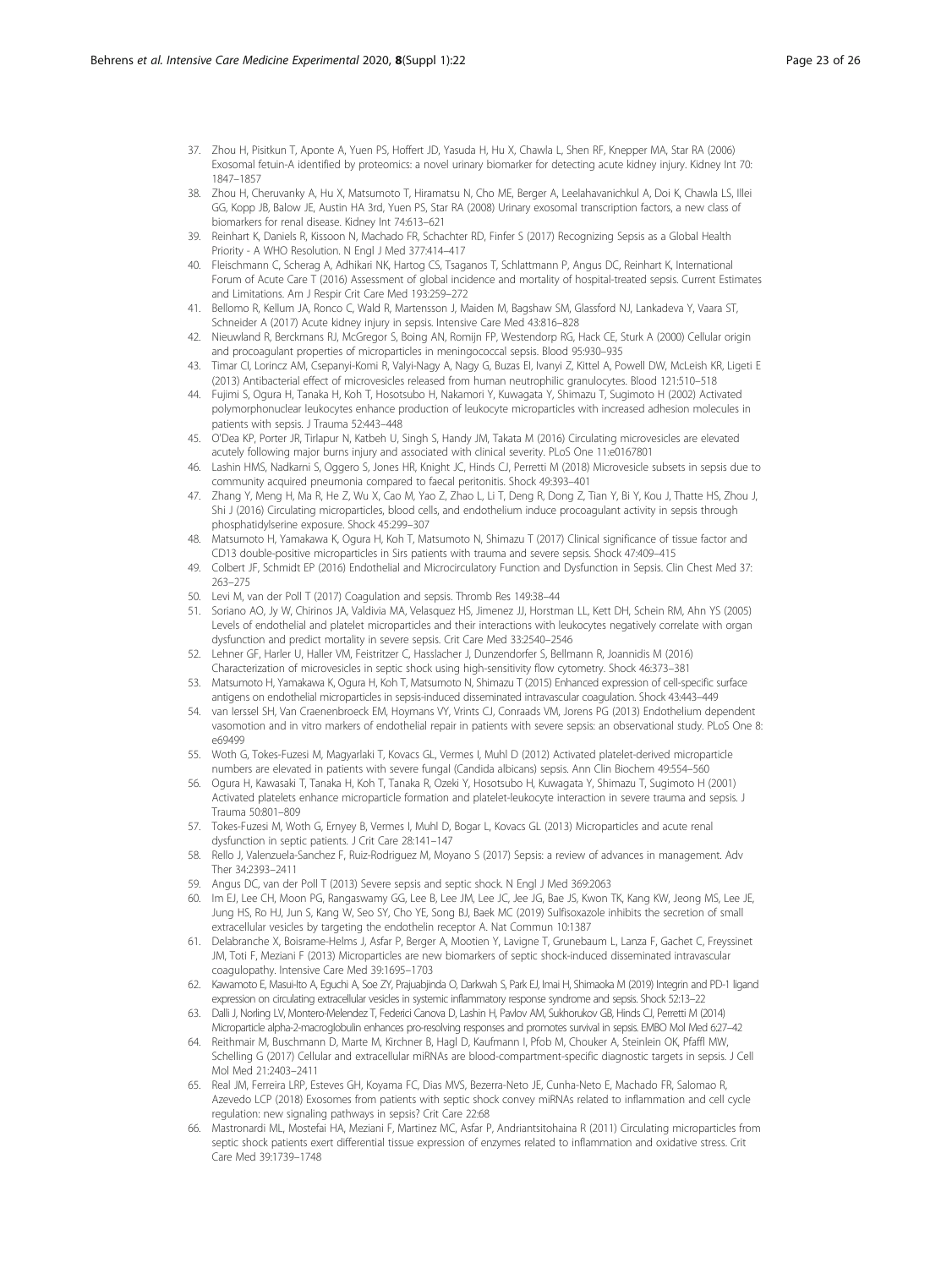- <span id="page-23-0"></span>67. Tahden M, Manitz J, Baumgardt K, Fell G, Kneib T, Hegasy G (2016) Epidemiological and ecological characterization of the EHEC O104:H4 outbreak in Hamburg, Germany, 2011. PLoS One 11:e0164508
- 68. Noris M, Remuzzi G (2009) Atypical hemolytic-uremic syndrome. N Engl J Med 361:1676–1687
- 69. Melton-Celsa AR, (2014) Shiga Toxin (Stx) Classification, structure, and function. Microbiol Spectr 2: EHEC-0024-2013
- 70. Ge S, Hertel B, Emden SH, Beneke J, Menne J, Haller H, von Vietinghoff S (2012) Microparticle generation and leucocyte death in Shiga toxin-mediated HUS. Nephrol Dial Transplant 27:2768–2775
- 71. Stahl AL, Sartz L, Karpman D (2011) Complement activation on platelet-leukocyte complexes and microparticles in enterohemorrhagic Escherichia coli-induced hemolytic uremic syndrome. Blood 117:5503–5513
- 72. Arvidsson I, Stahl AL, Hedstrom MM, Kristoffersson AC, Rylander C, Westman JS, Storry JR, Olsson ML, Karpman D (2015) Shiga toxin-induced complement-mediated hemolysis and release of complement-coated red blood cell-derived microvesicles in hemolytic uremic syndrome. J Immunol 194:2309–2318
- 73. Karpman D, Loos S, Tati R, Arvidsson I (2017) Haemolytic uraemic syndrome. J Intern Med 281:123–148
- 74. McVey JH (2016) The role of the tissue factor pathway in haemostasis and beyond. Curr Opin Hematol 23:453–461
- 75. Stahl AL, Sartz L, Nelsson A, Bekassy ZD, Karpman D (2009) Shiga toxin and lipopolysaccharide induce platelet-leukocyte aggregates and tissue factor release, a thrombotic mechanism in hemolytic uremic syndrome. PLoS One 4:e6990
- 76. Gao C, Xie R, Yu C, Wang Q, Shi F, Yao C, Xie R, Zhou J, Gilbert GE, Shi J (2012) Procoagulant activity of erythrocytes and platelets through phosphatidylserine exposure and microparticles release in patients with nephrotic syndrome. Thromb Haemost 107:681–689
- 77. Stahl AL, Arvidsson I, Johansson KE, Chromek M, Rebetz J, Loos S, Kristoffersson AC, Bekassy ZD, Morgelin M, Karpman D (2015) A novel mechanism of bacterial toxin transfer within host blood cell-derived microvesicles. PLoS Pathog 11:  $-1004619$
- 78. Webster AC, Nagler EV, Morton RL, Masson P (2017) Chronic kidney disease. Lancet 389:1238–1252
- 79. Vassalotti JA, Centor R, Turner BJ, Greer RC, Choi M, Sequist TD, National Kidney Foundation Kidney Disease Outcomes Quality I (2016) Practical approach to detection and management of chronic kidney disease for the primary care clinician. Am J Med 129(153-162):e157
- 80. Gaitonde DY, Cook DL, Rivera IM (2017) Chronic kidney disease: detection and evaluation. Am Fam Physician 96:776–783
- 81. Cavallari C, Dellepiane S, Fonsato V, Medica D, Marengo M, Migliori M, Quercia AD, Pitino A, Formica M, Panichi V, Maffei S, Biancone L, Gatti E, Tetta C, Camussi G, Cantaluppi V (2019) Online hemodiafiltration inhibits inflammation-related endothelial dysfunction and vascular calcification of uremic patients modulating miR-223 expression in plasma extracellular vesicles. J Immunol 202:2372–2383
- 82. Burton JO, Hamali HA, Singh R, Abbasian N, Parsons R, Patel AK, Goodall AH, Brunskill NJ (2013) Elevated levels of procoagulant plasma microvesicles in dialysis patients. PLoS One 8:e72663
- 83. Trappenburg MC, van Schilfgaarde M, Frerichs FC, Spronk HM, ten Cate H, de Fijter CW, Terpstra WE, Leyte A (2012) Chronic renal failure is accompanied by endothelial activation and a large increase in microparticle numbers with reduced procoagulant capacity. Nephrol Dial Transplant 27:1446–1453
- 84. Merino A, Portoles J, Selgas R, Ojeda R, Buendia P, Ocana J, Bajo MA, del Peso G, Carracedo J, Ramirez R, Martin-Malo A, Aljama P (2010) Effect of different dialysis modalities on microinflammatory status and endothelial damage. Clin J Am Soc Nephrol 5:227–234
- 85. Carmona A, Aguera ML, Luna-Ruiz C, Buendia P, Calleros L, Garcia-Jerez A, Rodriguez-Puyol M, Arias M, Arias-Guillen M, de Arriba G, Ballarin J, Bernis C, Fernandez E, Garcia-Rebollo S, Mancha J, Del Peso G, Perez E, Poch E, Portoles JM, Rodriguez-Puyol D, Sanchez-Villanueva R, Sarro F, Torres A, Martin-Malo A, Aljama P, Ramirez R, Carracedo J (2017) Markers of endothelial damage in patients with chronic kidney disease on hemodialysis. Am J Physiol Renal Physiol 312:F673–F681
- 86. Faure V, Dou L, Sabatier F, Cerini C, Sampol J, Berland Y, Brunet P, Dignat-George F (2006) Elevation of circulating endothelial microparticles in patients with chronic renal failure. J Thromb Haemost 4:566–573
- 87. Amabile N, Guerin AP, Leroyer A, Mallat Z, Nguyen C, Boddaert J, London GM, Tedgui A, Boulanger CM (2005) Circulating endothelial microparticles are associated with vascular dysfunction in patients with end-stage renal failure. J Am Soc Nephrol 16:3381–3388
- 88. Dursun I, Poyrazoglu HM, Gunduz Z, Ulger H, Yykylmaz A, Dusunsel R, Patyroglu T, Gurgoze M (2009) The relationship between circulating endothelial microparticles and arterial stiffness and atherosclerosis in children with chronic kidney disease. Nephrol Dial Transplant 24:2511–2518
- 89. Esquivias-Motta E, Martin-Malo A, Buendia P, Alvarez-Lara MA, Soriano S, Crespo R, Carracedo J, Ramirez R, Aljama P (2017) Hemodiafiltration with endogenous reinfusion improved microinflammation and endothelial damage compared with online-hemodiafiltration: a hypothesis generating study. Artif Organs 41:88–98
- 90. Ariza F, Merino A, Carracedo J, Alvarez de Lara MA, Crespo R, Ramirez R, Martin-Malo A, Aljama P (2013) Post-dilution high convective transport improves microinflammation and endothelial dysfunction independently of the technique. Blood Purif 35:270–278
- 91. Soriano S, Carmona A, Trivino F, Rodriguez M, Alvarez-Benito M, Martin-Malo A, Alvarez-Lara MA, Ramirez R, Aljama P, Carracedo J (2014) Endothelial damage and vascular calcification in patients with chronic kidney disease. Am J Physiol Renal Physiol 307:F1302–F1311
- 92. Ando M, Iwata A, Ozeki Y, Tsuchiya K, Akiba T, Nihei H (2002) Circulating platelet-derived microparticles with procoagulant activity may be a potential cause of thrombosis in uremic patients. Kidney Int 62:1757–1763
- 93. Daniel L, Fakhouri F, Joly D, Mouthon L, Nusbaum P, Grunfeld JP, Schifferli J, Guillevin L, Lesavre P, Halbwachs-Mecarelli L (2006) Increase of circulating neutrophil and platelet microparticles during acute vasculitis and hemodialysis. Kidney Int 69:1416–1423
- 94. Chen YL, Chen CH, Wallace CG, Wang HT, Yang CC, Yip HK (2015) Levels of circulating microparticles in patients with chronic cardiorenal disease. J Atheroscler Thromb 22:247–256
- 95. Kooman JP, Dekker MJ, Usvyat LA, Kotanko P, van der Sande FM, Schalkwijk CG, Shiels PG, Stenvinkel P (2017) Inflammation and premature aging in advanced chronic kidney disease. Am J Physiol Renal Physiol 313:F938–F950 96. Atkinson MA, Warady BA (2018) Anemia in chronic kidney disease. Pediatr Nephrol 33:227–238
- 97. Viegas CSB, Santos L, Macedo AL, Matos AA, Silva AP, Neves PL, Staes A, Gevaert K, Morais R, Vermeer C, Schurgers L, Simes DC (2018) Chronic kidney disease circulating calciprotein particles and extracellular vesicles promote vascular calcification: a role for GRP (Gla-Rich Protein). Arterioscler Thromb Vasc Biol 38:575–587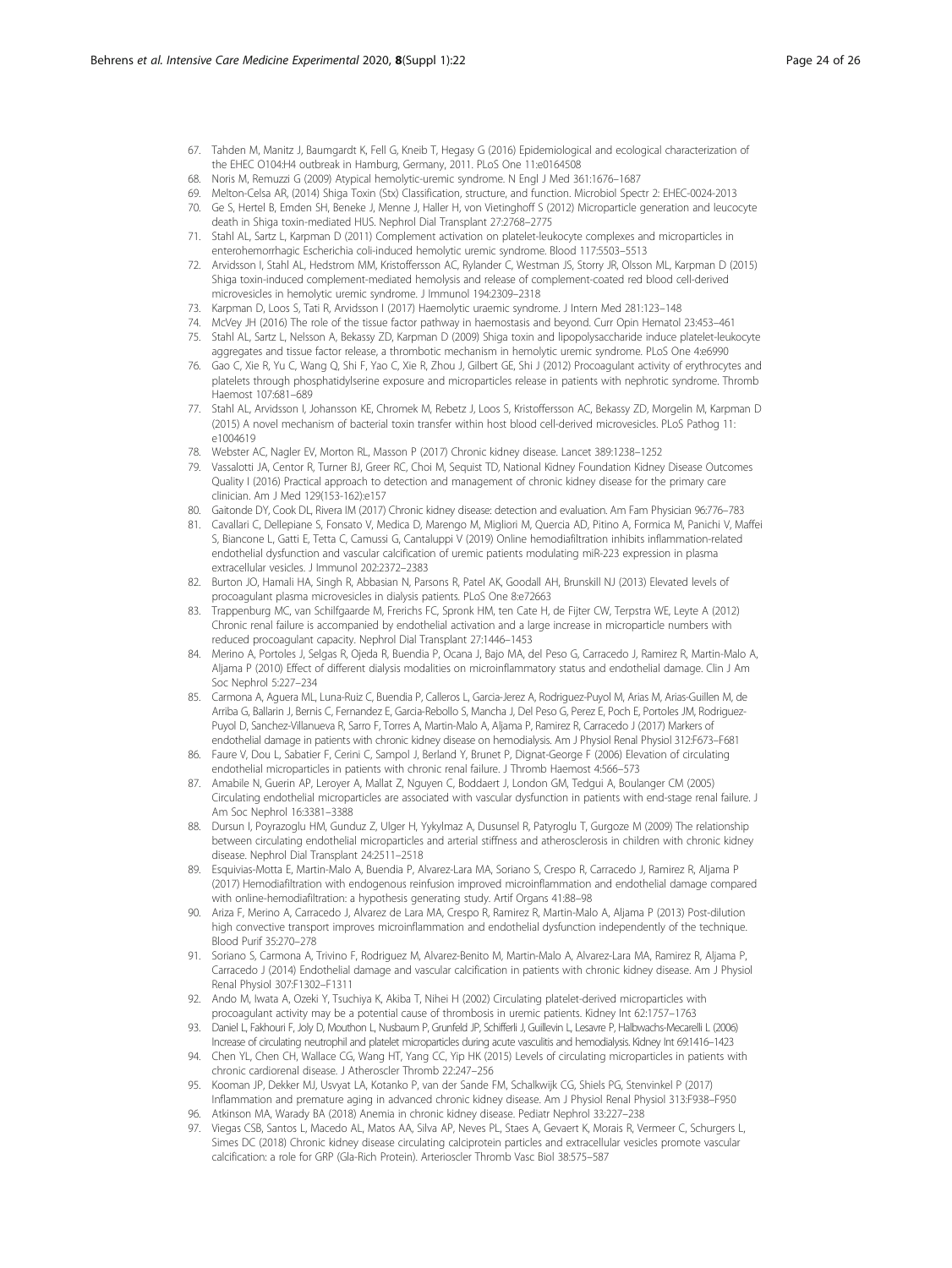- <span id="page-24-0"></span>98. Lv LL, Cao YH, Pan MM, Liu H, Tang RN, Ma KL, Chen PS, Liu BC (2014) CD2AP mRNA in urinary exosome as biomarker of kidney disease. Clin Chim Acta 428:26–31
- 99. Yaddanapudi S, Altintas MM, Kistler AD, Fernandez I, Moller CC, Wei C, Peev V, Flesche JB, Forst AL, Li J, Patrakka J, Xiao Z, Grahammer F, Schiffer M, Lohmuller T, Reinheckel T, Gu C, Huber TB, Ju W, Bitzer M, Rastaldi MP, Ruiz P, Tryggvason K, Shaw AS, Faul C, Sever S, Reiser J (2011) CD2AP in mouse and human podocytes controls a proteolytic program that regulates cytoskeletal structure and cellular survival. J Clin Invest 121:3965–3980
- 100. Lutz J, Menke J, Sollinger D, Schinzel H, Thurmel K (2014) Haemostasis in chronic kidney disease. Nephrol Dial Transplant 29:29–40
- 101. Jansen F, Nickenig G, Werner N (2017) Extracellular vesicles in cardiovascular disease: potential applications in diagnosis, prognosis, and epidemiology. Circ Res 120:1649–1657
- 102. Amabile N, Guerin AP, Tedgui A, Boulanger CM, London GM (2012) Predictive value of circulating endothelial microparticles for cardiovascular mortality in end-stage renal failure: a pilot study. Nephrol Dial Transplant 27:1873–1880
- 103. Tandukar S, Palevsky PM (2019) Continuous Renal Replacement Therapy: Who, When, Why, and How. Chest 155:626–638
- 104. Keith DS, Nichols GA, Gullion CM, Brown JB, Smith DH (2004) Longitudinal follow-up and outcomes among a population with chronic kidney disease in a large managed care organization. Arch Intern Med 164:659–663
- 105. Uchino S, Kellum JA, Bellomo R, Doig GS, Morimatsu H, Morgera S, Schetz M, Tan I, Bouman C, Macedo E, Gibney N, Tolwani A, Ronco C, Beginning, Ending Supportive Therapy for the Kidney I (2005) Acute renal failure in critically ill patients: a multinational, multicenter study. JAMA 294:813–818
- 106. Neri M, Villa G, Garzotto F, Bagshaw S, Bellomo R, Cerda J, Ferrari F, Guggia S, Joannidis M, Kellum J, Kim JC, Mehta RL, Ricci Z, Trevisani A, Marafon S, Clark WR, Vincent JL, Ronco C, Nomenclature standardization initiative a, (2016) Nomenclature for renal replacement therapy in acute kidney injury: basic principles. Crit Care 20: 318
- 107. Network VNARFT, Palevsky PM, Zhang JH, O'Connor TZ, Chertow GM, Crowley ST, Choudhury D, Finkel K, Kellum JA, Paganini E, Schein RM, Smith MW, Swanson KM, Thompson BT, Vijayan A, Watnick S, Star RA, Peduzzi P (2008) Intensity of renal support in critically ill patients with acute kidney injury. N Engl J Med 359:7–20
- 108. Kaplan AA (2017) Peritoneal dialysis or hemodialysis: present and future trends in the United States. Contrib Nephrol 189:61–64
- 109. Lehner GF, Harler U, Feistritzer C, Haller VM, Hasslacher J, Bellmann R, Joannidis M (2017) Hemofiltration induces generation of leukocyte-derived CD31+/CD41- microvesicles in sepsis. Ann Intensive Care 7:89
- 110. Martino F, Lorenzen J, Schmidt J, Schmidt M, Broll M, Gorzig Y, Kielstein JT, Thum T (2012) Circulating microRNAs are not eliminated by hemodialysis. PLoS One 7:e38269
- 111. Goncharov NV, Nadeev AD, Jenkins RO, Avdonin PV (2017) Markers and biomarkers of endothelium: when something is rotten in the state. Oxid Med Cell Longev 2017:9759735
- 112. Lertkiatmongkol P, Liao D, Mei H, Hu Y, Newman PJ (2016) Endothelial functions of platelet/endothelial cell adhesion molecule-1 (CD31). Curr Opin Hematol 23:253–259
- 113. Farinacci M, Krahn T, Dinh W, Volk HD, Dungen HD, Wagner J, Konen T, von Ahsen O (2019) Circulating endothelial cells as biomarker for cardiovascular diseases. Res Pract Thromb Haemost 3:49–58
- 114. Boulanger CM, Amabile N, Guerin AP, Pannier B, Leroyer AS, Mallat CN, Tedgui A, London GM (2007) In vivo shear stress determines circulating levels of endothelial microparticles in end-stage renal disease. Hypertension 49:902–908
- 115. Ruzicka M, Xiao F, Abujrad H, Al-Rewashdy Y, Tang VA, Langlois MA, Sorisky A, Ooi TC, Burger D (2019) Effect of hemodialysis on extracellular vesicles and circulating submicron particles. BMC Nephrol 20:294
- 116. de Laval P, Mobarrez F, Almquist T, Vassil L, Fellstrom B, Soveri I (2019) Acute effects of haemodialysis on circulating microparticles. Clin Kidney J 12:456–462
- 117. Ramirez R, Carracedo J, Merino A, Nogueras S, Alvarez-Lara MA, Rodriguez M, Martin-Malo A, Tetta C, Aljama P (2007) Microinflammation induces endothelial damage in hemodialysis patients: the role of convective transport. Kidney Int 72: 108–113
- 118. Groot Kormelink T, Arkesteijn GJ, Nauwelaers FA, van den Engh G, Nolte-'t Hoen EN, Wauben MH (2016) Prerequisites for the analysis and sorting of extracellular vesicle subpopulations by high-resolution flow cytometry. Cytometry A 89: 135–147
- 119. Akbari S, Abou-Arkoub R, Sun S, Hiremath S, Reunov A, McCormick BB, Ruzicka M, Burger D (2017) Microparticle Formation in Peritoneal Dialysis: A Proof of Concept Study. Can J Kidney Health Dis 4:2054358117699829
- 120. Pearson LJ, Klaharn IY, Thongsawang B, Manuprasert W, Saejew T, Somparn P, Chuengsaman P, Kanjanabuch T, Pisitkun T (2017) Multiple extracellular vesicle types in peritoneal dialysis effluent are prominent and contain known biomarkers. PLoS One 12:e0178601
- 121. Carreras-Planella L, Soler-Majoral J, Rubio-Esteve C, Lozano-Ramos SI, Franquesa M, Bonet J, Troya-Saborido MI, Borras FE (2017) Characterization and proteomic profile of extracellular vesicles from peritoneal dialysis efflux. PLoS One 12:e0176987
- 122. Mehrotra R, Devuyst O, Davies SJ, Johnson DW (2016) The current state of peritoneal dialysis. J Am Soc Nephrol 27: 3238–3252
- 123. Levey AS, James MT (2017) Acute kidney injury. Ann Intern Med 167:ITC66–ITC80
- 124. Rewa O, Bagshaw SM (2014) Acute kidney injury-epidemiology, outcomes and economics. Nat Rev Nephrol 10:193–207
- 125. Meola M, Nalesso F, Petrucci I, Samoni S, Ronco C (2016) Pathophysiology and clinical work-up of acute kidney injury. Contrib Nephrol 188:1–10
- 126. Patschan D, Buschmann I, Ritter O, Kribben A (2018) Cell-based therapies in acute kidney injury (AKI). Kidney Blood Press Res 43:673–681
- 127. Lazzeri E, Romagnani P, Lasagni L (2015) Stem cell therapy for kidney disease. Expert Opin Biol Ther 15:1455–1468
- 128. Feigerlova E, Battaglia-Hsu SF, Hauet T, Gueant JL (2018) Extracellular vesicles as immune mediators in response to kidney injury. Am J Physiol Renal Physiol 314:F9–F21
- 129. Idziak M, Pedzisz P, Burdzinska A, Gala K, Paczek L (2014) Uremic toxins impair human bone marrow-derived mesenchymal stem cells functionality in vitro. Exp Toxicol Pathol 66:187–194
- 130. Ranghino A, Bruno S, Bussolati B, Moggio A, Dimuccio V, Tapparo M, Biancone L, Gontero P, Frea B, Camussi G (2017) The effects of glomerular and tubular renal progenitors and derived extracellular vesicles on recovery from acute kidney injury. Stem Cell Res Ther 8:24